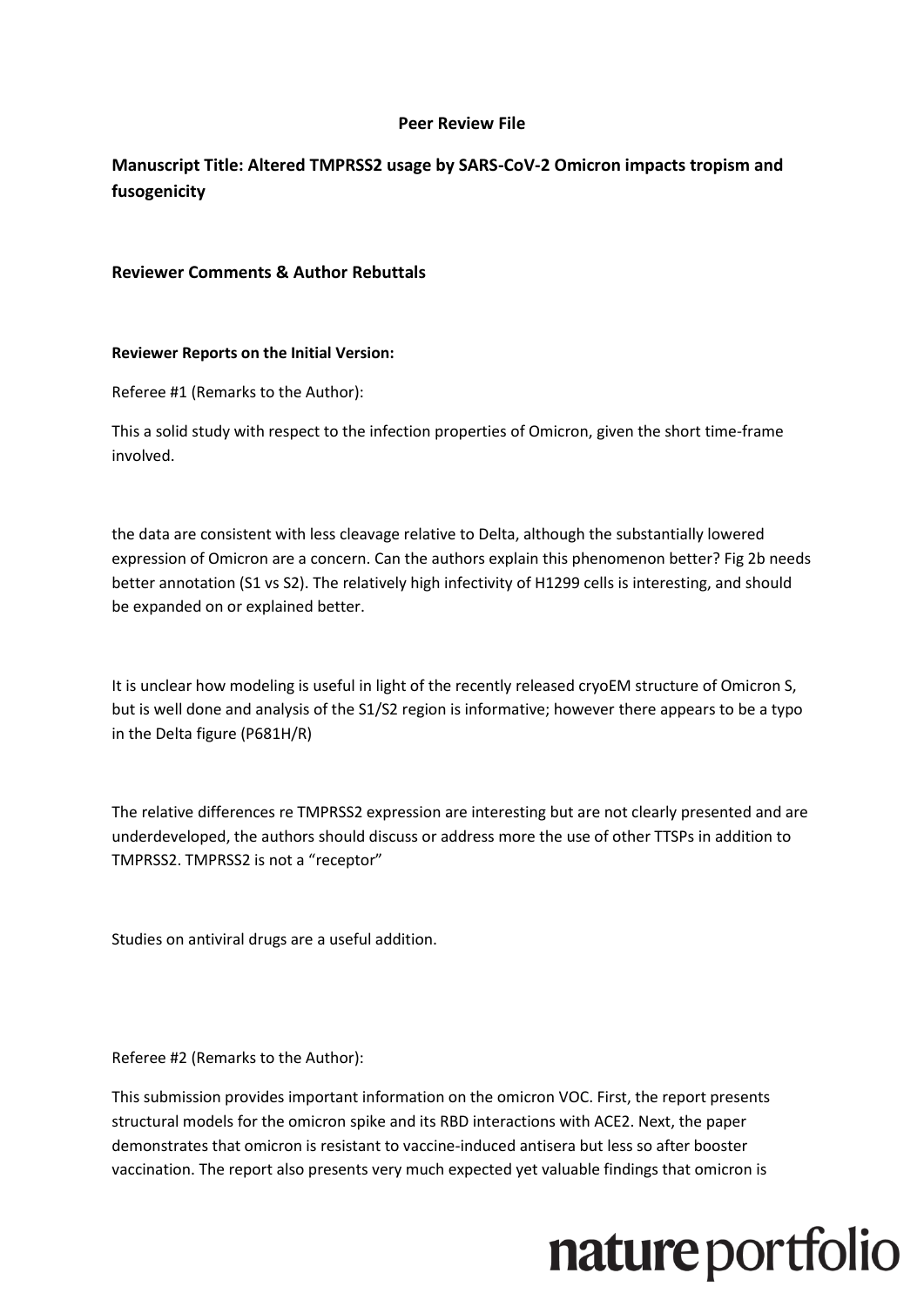sensitive to molnupiravir and remdesevir. Finally, the paper provides data on omicron entry, using pseudo virus transduction assays and some live virus infections, to demonstrate that omicron is less dependent on TMPRSS2 than previous delta VOC, and that omicron spikes induce less cell-cell fusion than previous D614G spikes.

The data showing reduced omicron neutralization by vaccine sera and clinical mAbs are valuable, convincing, and are consistent with many similar reports addressing this same question. However, there are concerns with several other aspects of the report, including the MD simulations, the interpretations of the PV transductions and cell-cell fusions, and the discussion of the findings in broader context. Specific concerns are itemized.

1. It is understood that the field moves very fast; a preprint posted Dec 21 doi: https://doi.org/10.1101/2021.12.19.473380 shows cryoEM structures of omicron spike and spike-ACE2 complexes. These cryoEM structures do not appear to cohere fully with the structures predicted by molecular dynamics simulations. Discrepancies should be addressed.

2. The predicted exposed furin cleavage site is not consistent with the biochemical data showing reduced S1-S2 cleavage. This raises some questions, possibly regarding the MD simulations. This conundrum should be addressed.

3. Fig. 2; how are PV transduction data interpreted, given that there are two variables, one being lower omicron spike densitites on the PVs, and the other being less omicron spike cleavage relative to delta? Which of these two variables might account for differential omicron PV transduction levels?

4. Fig 2; should have S1-S2 vs N or M western blots for authentic live viruses (this appears as a gap in the data). This is important because the secreted virions may not have the same spike cleavage extents as found in producer cell lysates.

5. Fig. 3; the relevant spike expression in the analysis of cell-cell fusion is plasma-membrane spike. Fig 2b western blot data cannot be used to infer similar cell surface levels for D614G and omicron spikes. Abundant uncleaved spikes in omicron cell lysates can come from failure of spikes to exit the ER.

6. In the Discussion section it is stated that "Recent findings from Hong Kong suggest higher replication in ex vivo lung tissue as compared to upper airway tissue for Omicron, but not for Delta (HKU website)." However the HKU site, dated 15 Dec 2021, states the opposite, here from the HKU site "The researchers found that Omicron SARS-CoV-2 infects and multiplies 70 times faster than the Delta variant and original SARS-CoV-2 in human bronchus, which may explain why Omicron may transmit faster between humans than previous variants. Their study also showed that the Omicron infection in the lung is significantly lower than the original SARS-CoV-2, which may be an indicator of lower disease severity." This concern should be sorted out; at present it is not clear how the authors can claim that "a mechanism for omicron's poorer replication in the ex vivo tissue can be derived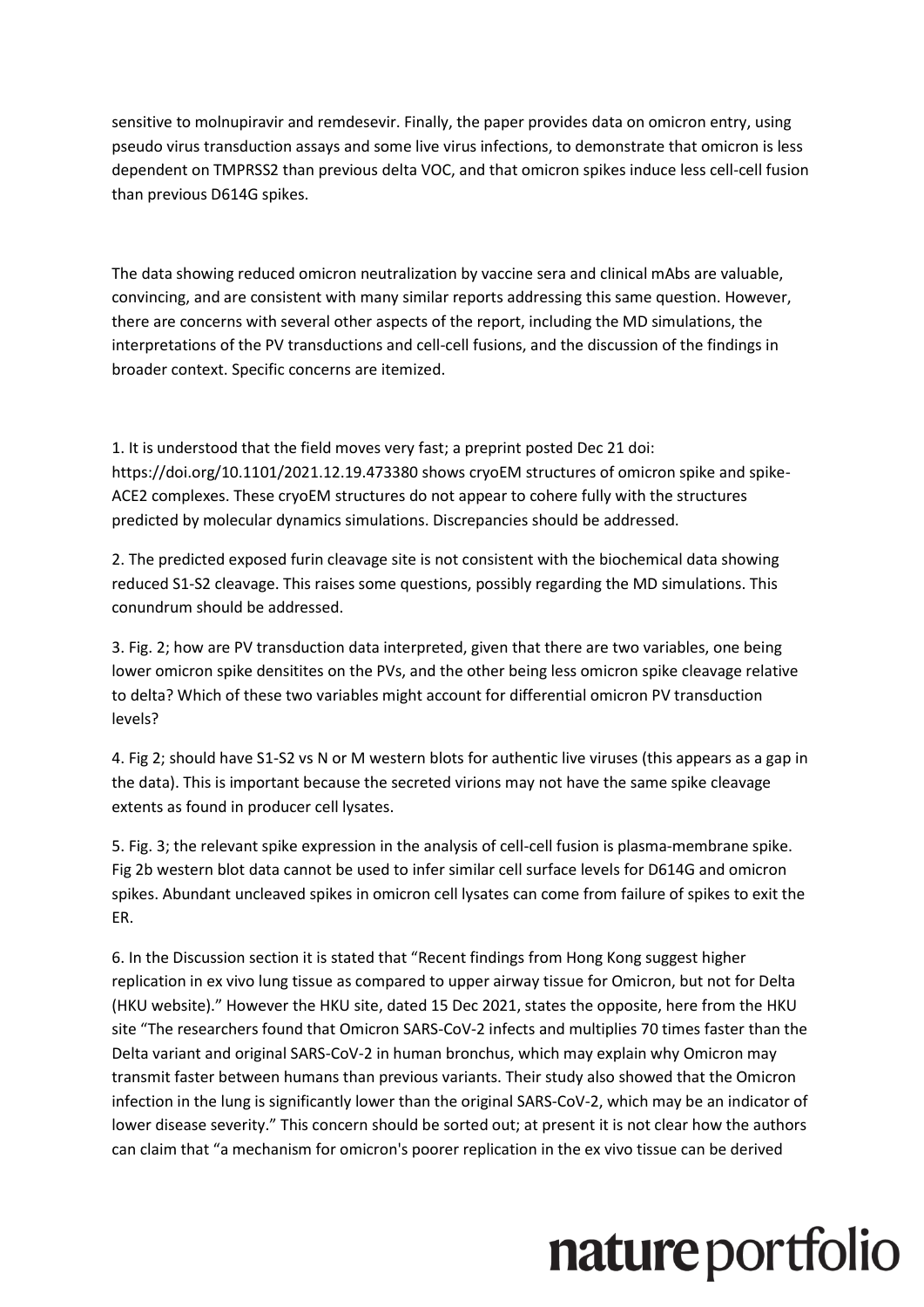from our findings regarding reduced Omicron spike cleavage and poor utilisation of TMPRSS2 dependent plasma membrane fusion by Omicron spike."

Referee #3 (Remarks to the Author):

Meng et al. study the Omicron S protein and make several useful observations.

1. Consistent with other reports, they show that Omicron dramatically evades sera from vaccinated individuals and, as well as Regeneron's antibody cocktail.

2. They further show a clear difference between initial vaccination with the Ad-vectored ChAdOx-1 vaccine and with the mRNA-LNP-delivered BNT162b2, and that a boost with the latter can greatly enhance Delta and Omicron

3. They confirm that two nucleoside analogues remain effective against Omicron

4. They observed – unexpectedly – that the Omicron furin site is less efficient – more similar to Wuhan-D614G than to Delta for example, in both cells and on pseudovirusus

5. They observed much less incorporation of Omicron S into pseudoviruses

6. They observe a lower pseudovirus infectivity on Calu3 and lung organoids, but comparable levels of infection on H1299

7. They observe that H1299 have markedly lower TMPRS22 and ACE2 than Calus

8. They describe the distribution of ACE2 and TMPRSS2 upper and lower respiratory tract in specialized cells.

9. They show that syncytia formation is lower with Omicron than with Delta in the presence or absence of TMPRSS2

This paper is a bit of a grab bag of facts and factoids about Omicron. The strongest data is Fig. 1 vaccine and antibody efficacy – are reported by several groups. Also interesting is the observation of relatively inefficient cleavage of Omicron S (Fig. 2). Unfortunately the most novel conclusions (Figs. 3 and 4) are also the weakest. Specifically, assertions pertaining to the role of TMPRSS2 here are unsubstantiated and speculative.

To draw this out, the authors show quite vividly that while the Omicron S protein expresses comparable to Delta and Wuhan-D614G (Fig 2E), it is not efficiently cleaved at the S1/S2 boundary (Fig 2B and 2E, like Wuhan but unlike Delta), and it poorly incorporates into the pseudovirion (Fig. 2B; As noted below, these observations render Fig. 4 useless). They authors observe that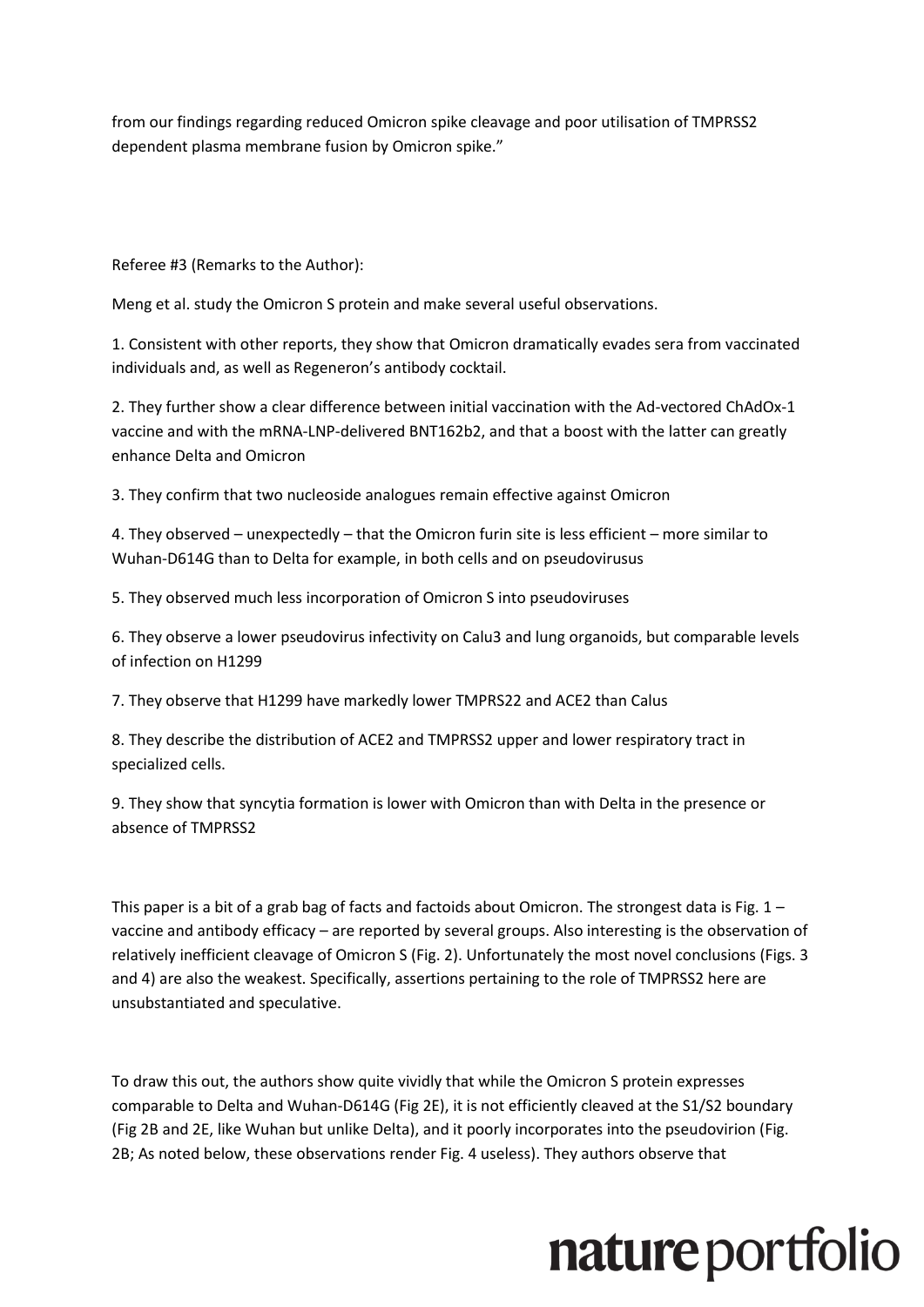pseudoviruses with the Omicron S protein infect lung organoids and Calu-3 less efficiently than those with Delta S, but Delta and Omicron pseudoviruses enter comparably on H1299 cells.

At this point the authors focus on the presence of TMPRSS2 as the relevant variable distinguishing H1299 cells from Calu-3 cells, but unfortunately without much solid evidence. Fig. 3A shows lower TMPRSS and lower ACE2 in H1299 compared with Calu 3 cells. Of course many genes (attachment factors, other proteases including other TMPRSS-family proteins and other endosomal proteases) could distinguish the entry processes of these cells. Fig. 3B then shows Wuhan-D614G and Delta infect ACE2-expressing 293T cells more efficiently in the presence of TMPRSS2. In contrast, Omicron is unaffected, suggesting that Omicron depends less on TMPRSS2. Many obvious controls (cathepsin inhibitors, camostat, Omicron with a Delta furin-cleavage region) are missing. An analysis of cell type distribution does not really add here, in large part because ACE2 and TMPRSS2 levels are coordinated together, with more of everything in the lower respiratory tract.

As mentioned, the data of Fig. 2 make Fig. 4 uninterpretable and, well, meaningless. Much lower incorporation into pseudovirions probably means the surface expression of the Omicron S protein is lower, and, even if not, its furin cleavage efficiency in cells is much lower. So the simplest inference one can make from Fig. 4 is that if you have less functional S protein, you observe less syncytia. The absence of any controls (cathepsin L inhibitor? TMPRSS2 inhibitor?, revert furin site? Lower pH as described for SARS-CoV-1 in Li et al, 2003 Nature?) makes this figure even weaker.

In short, what the authors are trying to imply is that Omicron is less dependent on Tmprss2 (possibly but not demonstrated. Note a similar point has been made for SARS-CoV-1, and the absence of a furin site has been decidedly implicated, see Ou et al. Plos Path 2021). They are then trying to say that this difference in dependence makes Omicron replicate more efficiently in the upper respiratory tract (unshown here) because there is a difference in TMPRSS2 expression in some cells (no persuasive correlation).

Referee #4 (Remarks to the Author):

Meng and colleagues report on Omicron sensitivity to monoclonals and serum as well as some of the properties of the virus in in vitro assays. They start by modeling the Omicron spike and comparing it to delta. They then use pseudoviruses to test the activity of a couple of monoclonal antibodies that are in clinical use and plasma and live virus to test the sensitivity against redemsevir and molnupiravir. The results are very much as expected and consistent with online reports by other groups. Although they fail to emphasize it in the text, it is clear from the data that boosting makes and important difference and this should be emphasized for public health reasons.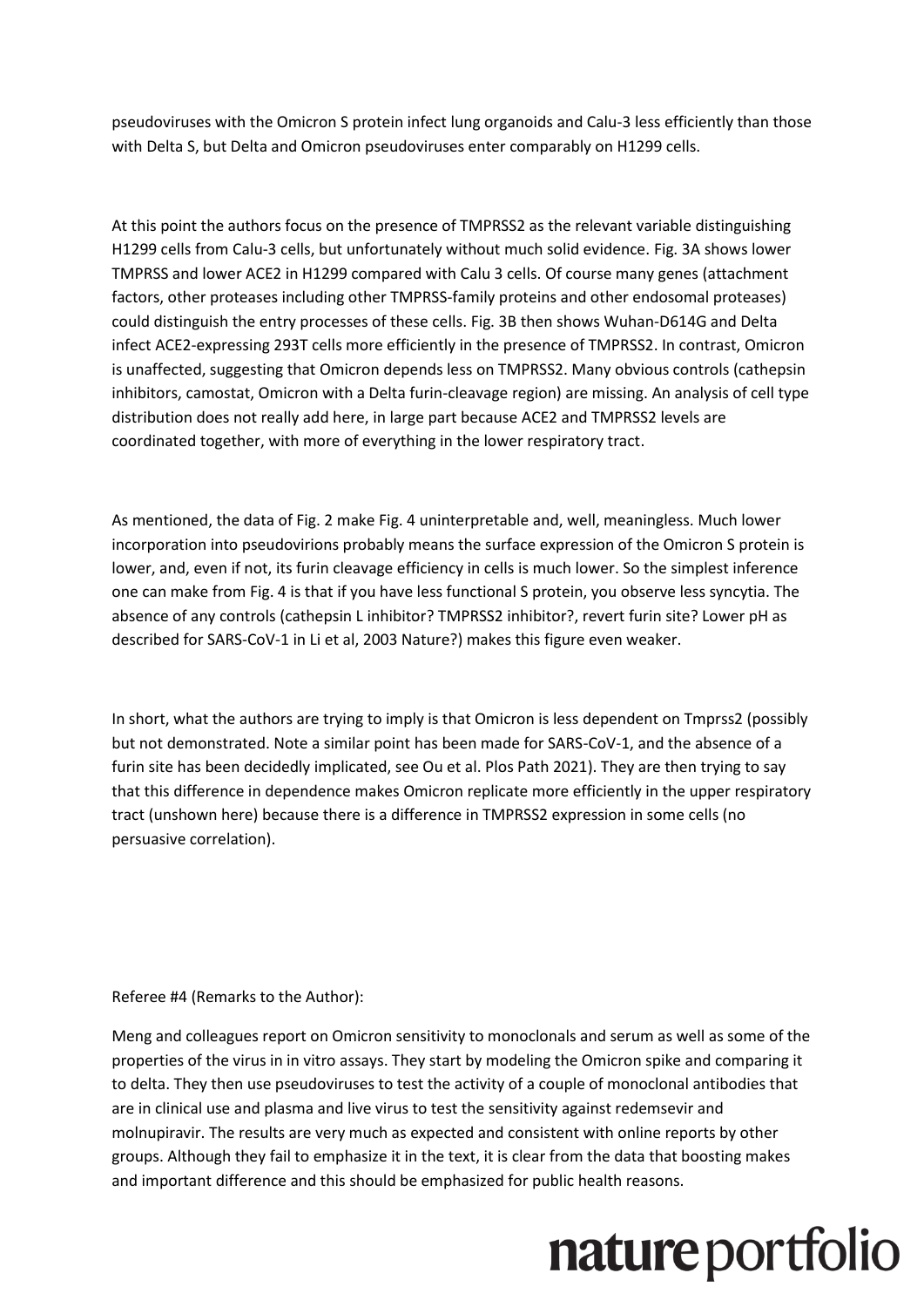They then examine spike in pseudoviruses produced by transfection in vitro and compare to controls. They report less spike and less cleaved spike. Its hard to know what to make of this and whether it is relevant to real virus with real virus data. Similarly, the experiments on entry show heterogeneous results and are difficult to interpret in the absence of a measure of real virus production as opposed viral RNA in supernatants as reported.

Cells transfected with ACE2 and TMPRSS2 were used to probe entry requirements and the data indicate that Omicorn is less sensitive to the absence of TMPRSS2 than delta or Wuhan. But the difference for those 2 strains is less than 2 fold. Its very hard to know what to make of this data with such small differences. Nevertheless, based on expression analysis they want to make a case that Omicron is less able to infect the lower airway.

Finally in a transfected cell fusion system they see less fusion with Omicron. But the differences are small.

Overall the manuscript reads as though it was very rushed. It is difficult to read in part because they frequently fail to state how they are doing the experiments or emphasize the in vitro nature of many of the experiments and detail the many many caveats with the experiments.

#### Problems:

1. In the first 2 paragraphs there is what is largely a model-based discussion of Omicron structure referring to Supplementary figures S1 and S2. The conclusions are based on modeling and not structural data. However, the text makes is sound as if its actual data. They should alter the text to emphasize right up front that they are talking about models which may need to be corrected when structural data becomes available.

2. The nature of the clinical cohorts and when the serum samples were collected should be clearly stated in the text. This information is in the Fig legend but is difficult to decipher.

3. They only measure a very limited number of the monoclonals that are in clinical use or will be in clinical use. Moreover, these assays are pseudovirus assays and the caveat should be noted more clearly.

4. They need to emphasize the boosting results

5. The measures of pseudovirus spike expression are made in transfected pseudoviruses and the relevance to real virus is not clear.

6. As in #4 for measures of S protein cleavage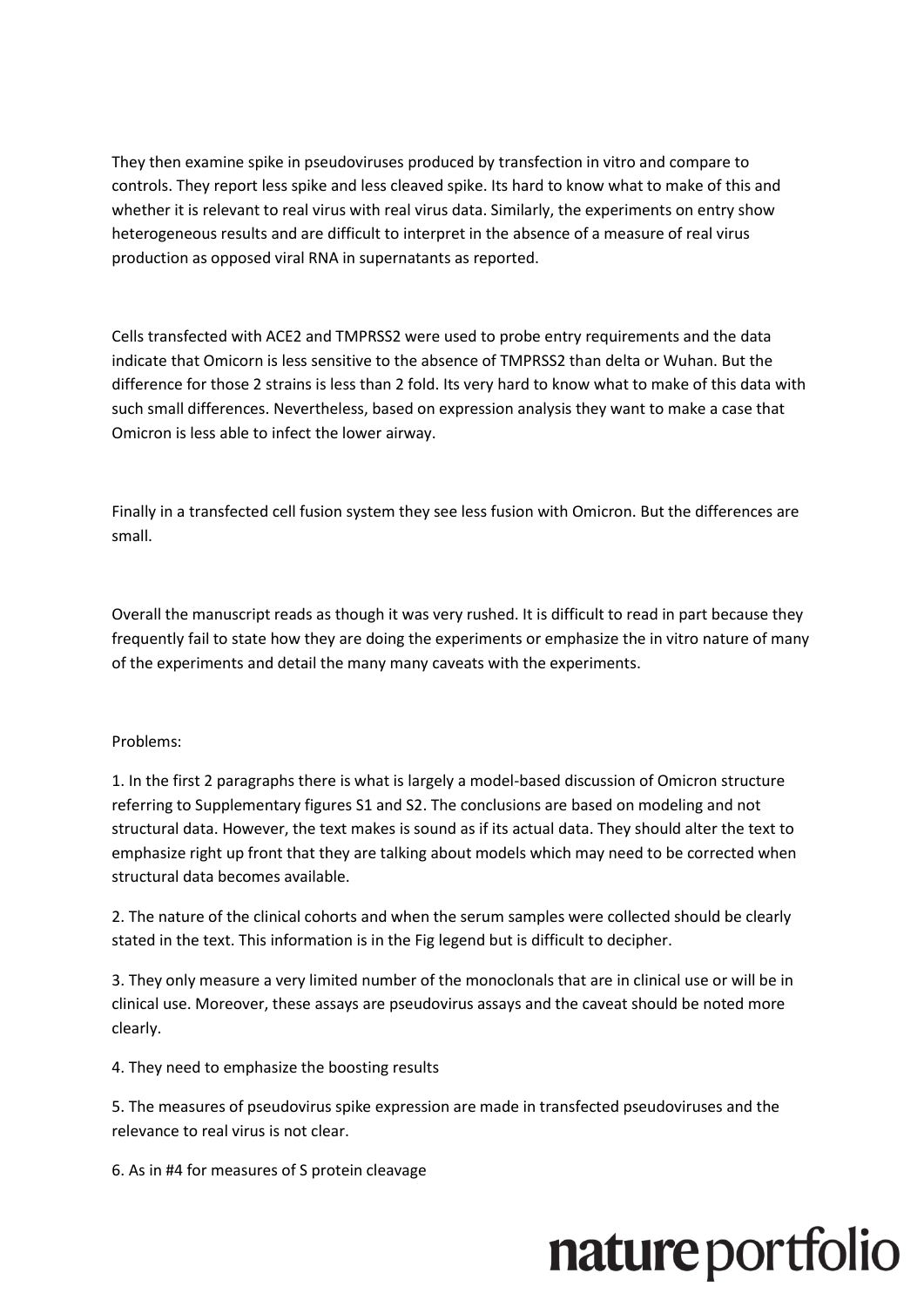7. The experiments on entry again with pseudovirus show heterogeneous results that are difficult to interpret. These need to be done with real virus on real lung cells and they need to measure real virus production as opposed to supernatant RNA.

8. The ACE2 and TMPRSS2 experiments suffer from the same caveats as do the cell fusion experiments.

Referee #5 (Remarks to the Author):

In this paper, the authors present an important and timely analysis of the omicron variant's immune response, cell-cell fusion ability, and infectivity using pseudovirus assays. Main conclusions: (1) Omicron exhibits significant evasion of vaccine elicited antibodies (also supported by preprint of Veesler & Corti at least); (2) Omicron demonstrates significantly lower replication in lung cells compared to Delta (also supported by Hong Kong preprint), (3) Omicron's fusogenicity is reduced despite TMPRSS2 expression, indicating that something inherent to the mutations that is reducing protease priming. These findings together indicate that Omicron has significant immune evasion properties and different tissue tropism.

I was asked to focus comments mainly on the simulation components of the work. The authors present models of the Omicron spike modeled off of 7A94, one of the earlier spike structures (I believe representing the Wuhan strain) from the group of Gamblin. They state that it contains 1146 residues but should clarify in the main text that this is for one chain of the trimer. The full spike model obviously contains 3X that value. Choosing the model the loops from Modeler is fine although some of the regions not resolved in 7A94 now have been resolved by several other groups, so I would have chosen to graft those regions or would have started from a different baseline structure.

The authors must specify which disulfides were present in the simulated constructs, as there are several missing disulfide bonds from the un-resolved regions that will make a difference in the structural dynamics.

However, another significant shortcoming of the work is that it seems the authors did not include glycosylation. The choice to omit such is not justified at this point. All data that has been published indicates that the glycans are essential to include. The reason for this is that: (1) we know the molecular composition of the N- and O-linked glycans from mass spec / glycomics (from the work of Crispin, eg., and Azadi, and others), (2) we know these sites are nearly fully occupied (many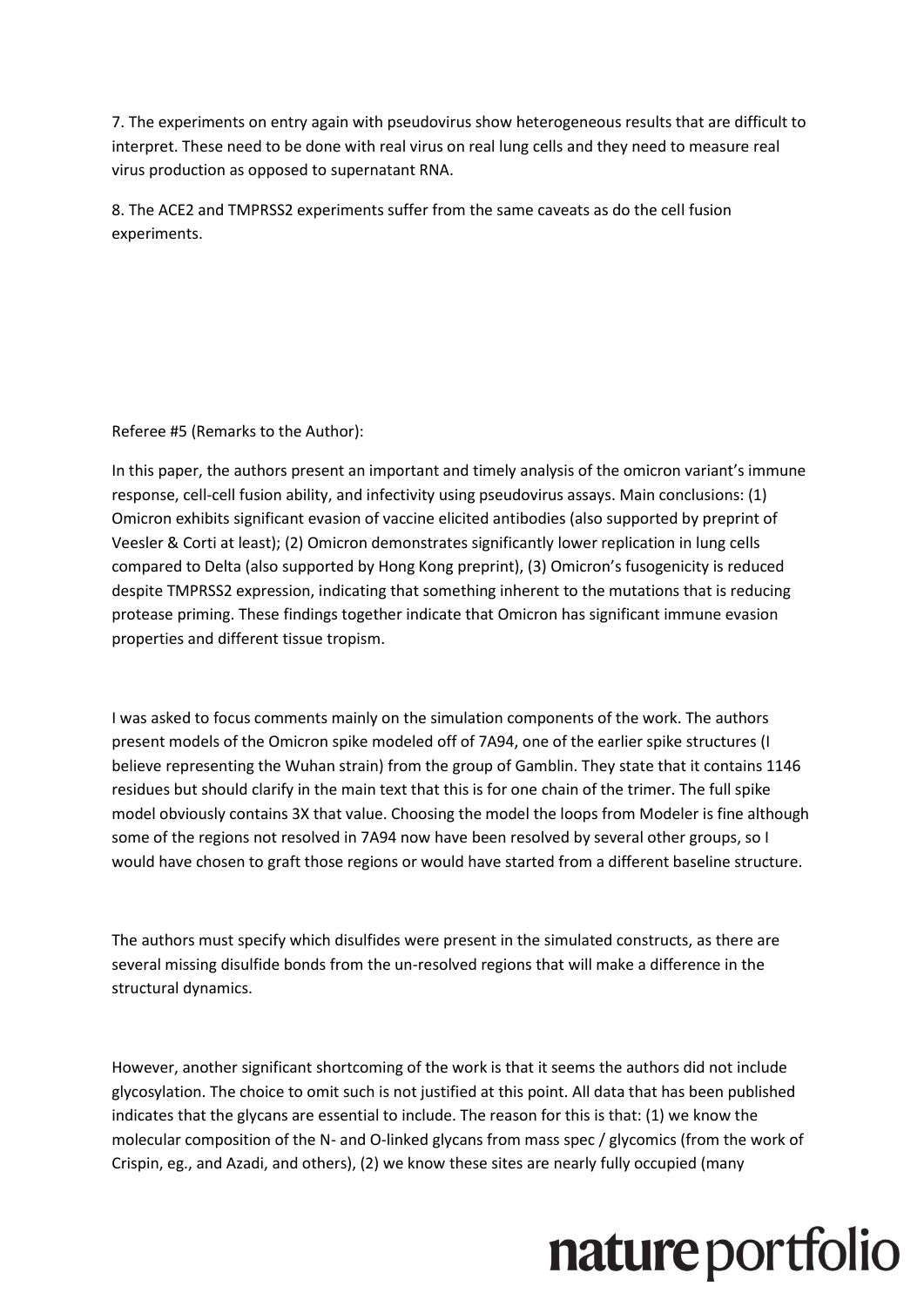published studies), we know that the glycans impact the degree of shielding as well as contacts with ACE2 (and similarly, accurate pictures of the ACE2-spike interactions should also include glycans on ACE2, which have been shown to make contact to the spike in other published studies) (see work of Amaro, Hummer, Fadda, at least). Moreover, there are many fully glycosylated models of the spike that have already been vetted by the community and shared widely, so it makes very little sense to not use those as a basis into which mutations from Omicron are added. As it stands, the current models of the spike protein included here are in my opinion unfit for publication.

Another significant issue is that the authors run single copy MD simulations of 100 ns in length. The length is quite short – and I can appreciate this because of the need to push out this data quickly – but including only one copy (no replicas) is widely considered to not be 'best practice' in terms of MD methods. Replicas must be considered, and in fact most disciplinary journals in computational chemistry / biophysics now require that even before such papers are sent for review. In this case, the authors run one copy of MD and then attempt to draw conclusions about contacts and so forth. With only one copy the authors simply cannot state that the data supports the conclusion because the data is too preliminary (replicas must be run in order to provide error bars on values provided).

Furthermore, SI Figure 1 attempts to draw conclusions about contacts with > 50% persistence. This analysis simply must contain glycans. Without glycans many of these computed values will be erroneously / not reflecting experimental reality. On top of that, the dynamics are probably too short (100ns) to draw reasonable conclusions on this.

I wish I could be more positive about the computational efforts attached herein, but as described there are significant shortcomings that in my expert opinion render the conclusions drawn as invalid, and/or too premature for publication.

Otherwise this seems a very timely and important contribution to the literature. I appreciate that all this work is an enormous effort made under intense pressure and around the holidays. I thank all the authors for their efforts in this regard.

#### **Author Rebuttals to Initial Comments:**

Referee #1 (Remarks to the Author):

This a solid study with respect to the infection properties of Omicron, given the short time-frame involved.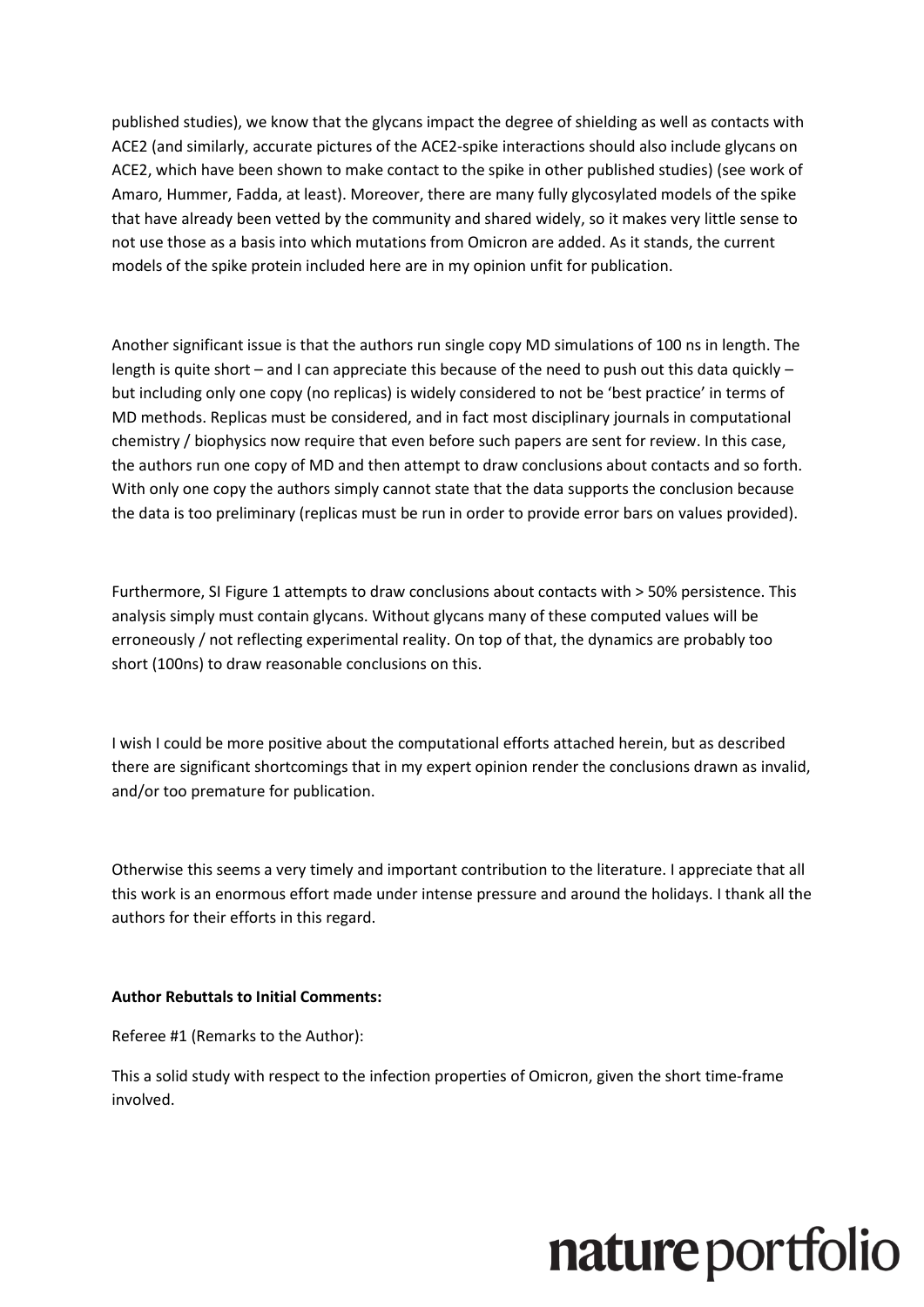1.the data are consistent with less cleavage relative to Delta, although the substantially lowered expression of Omicron are a concern. Can the authors explain this phenomenon better?

Response: we thank the reviewer for these two related comments. Our updated work with western blots using live virus shows that indeed cellular spike is inefficiently cleaved, as observed with PV. In live virions we see that virion associated spike appears lower for Omicron, though also slower to express, likely due to less efficient omicron entry in the T2 high producer VeroE6 A2T2 cells. However, replication in the human nasal 3D system is similar for live Omicron versus Delta. This is likely because Omicron spike has higher affinity for ACE2 – we now show this in two ways experimentally (BLI with immobilised Spike RBD, and a second full spike expression system). Lower expression of higher affinity spike might be an antibody evasion mechanism and we know this from HIV-1, which has only 7-13 trimers on its surface – enough for efficient infection.

Lower virion expression in PV has been observed by other groups, and as the reviewer points out, the lower virion spike expression in the PV still enables Omicron spike to achieve similar infectivity to Delta in H1299 (low in TMPRSS2), and indeed other cells where TMPRSS2 is not overexpressed or highly expressed (eg HeLa-ACE2).

The relatively high infectivity of H1299 cells is interesting, and should be expanded on or explained better.

Response: we extend the data for efficient infection in H1299 cells by showing efficient infection in TMPRSS2 low cells as follows:

(i) we show a similar PV infectivity between Omicron and Delta in cells where TMPRSS2 is not overexpressed. Upon overexpression / high endogenous expression of T2 we see a difference in entry efficiency between Omicron and Delta.

(ii) we show live virus infection of human nasal epithelial cultures (hNEC) with an air liquid interface and demonstrate similar infection kinetics for Omicron and Delta.

(iii)We also demonstrate the mechanism behind the data by exploring sensitivity to drugs that block the endosomal (non TMPRSS2 dependent) pathway. We show that Omicron is more dependent than Delta on the endosomal route as expected. These data are consistent with the fact that Omicron does not use the TMPRSS2 mediated route efficiently and has increased its reliance on cathepsin dependent endosomal entry.

Fig 2b needs better annotation (S1 vs S2).

Response: we have amended the annotation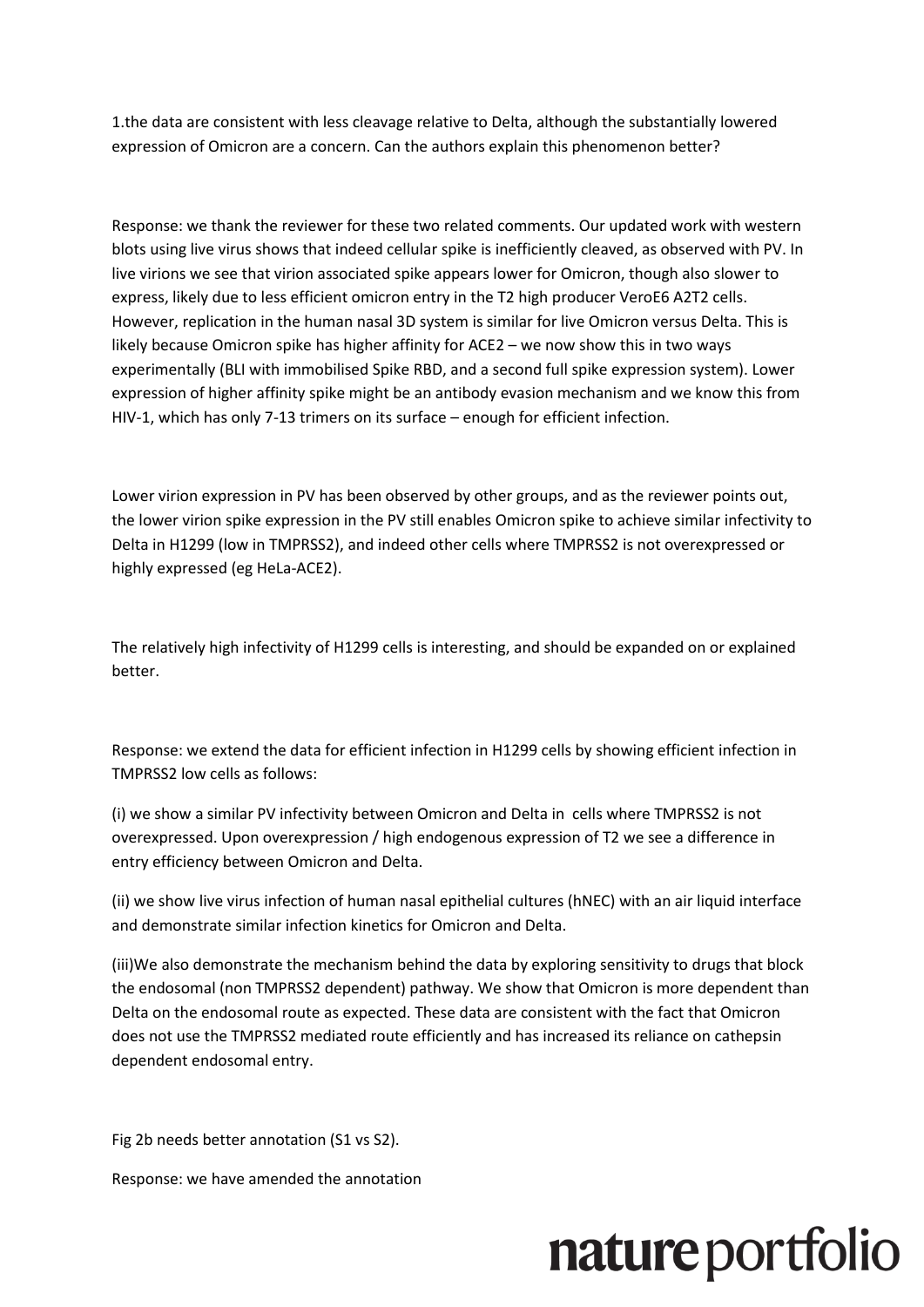2. It is unclear how modeling is useful in light of the recently released cryoEM structure of Omicron S, but is well done and analysis of the S1/S2 region is informative; however there appears to be a typo in the Delta figure (P681H/R).

Response: we thank the reviewer for this. Indeed there are CryoEM structures now (Subramaniam and Trono labs). However, as pointed out, the cleavage regions (S1/S2 and S2') are not resolved in CryoEM and therefore MD would be a useful tool to explore this. We have removed the MD part as we wanted to do longer, more complex simualtions with glycosylated structures and this will take considerable additional time. We therefore decided after discussion with the editor to remove this section from a paper that is already extensive and long.

3.The relative differences re TMPRSS2 expression are interesting but are not clearly presented and are underdeveloped, the authors should discuss or address more the use of other TTSPs in addition to TMPRSS2.

Response: we have now more thoroughly explored TMPRSS2 expression in cells and tissues and added considerably more data from live virus replication experiments on organoids and cell lines as outlined in response to point 1 above. We have also related the level of TMPRSS2 RNA transcripts with replication/entry by live virus in cell lines. Additionally we have done experiments with TMPRSS2 KO and overexpression systems in both ACE2 high and low contexts to show Omicron does not efficiently use TMRPSS2 for entry. This finding is confirmed further by showing lower sensitivity of Omicron to camostat and higher sensitivity of Omicron to cathepsin inhibitors. Finally as suggested, we have also discussed TTSPs more broadly in the discussion.

Specific data on TMPRSS2 demonstrating impact on Omicron

Importantly we show with the TMPRSS2 KO versus overexpressing cells that this increase in TMPRSS2 leads to increased entry by Delta but not omicron PV. We show that the level of ACE2 expression can influence the effect size of TMPRSS2 expression on enhancement of entry for Delta and Omicron. The impact of T2 expression is far greater when ACE2 is limiting/not overexpressed.

We also use drugs that block TMPRSS2 dependent and independent pathways to show that Omicron is more sensitive to blockade of the endocytic pathway and Delta more sensitive to blockade of plasma membrane fusion. These drug data done in both PV and live virus provide orthogonal support for the shift in tropism away from TMPRSS2 expressing cells.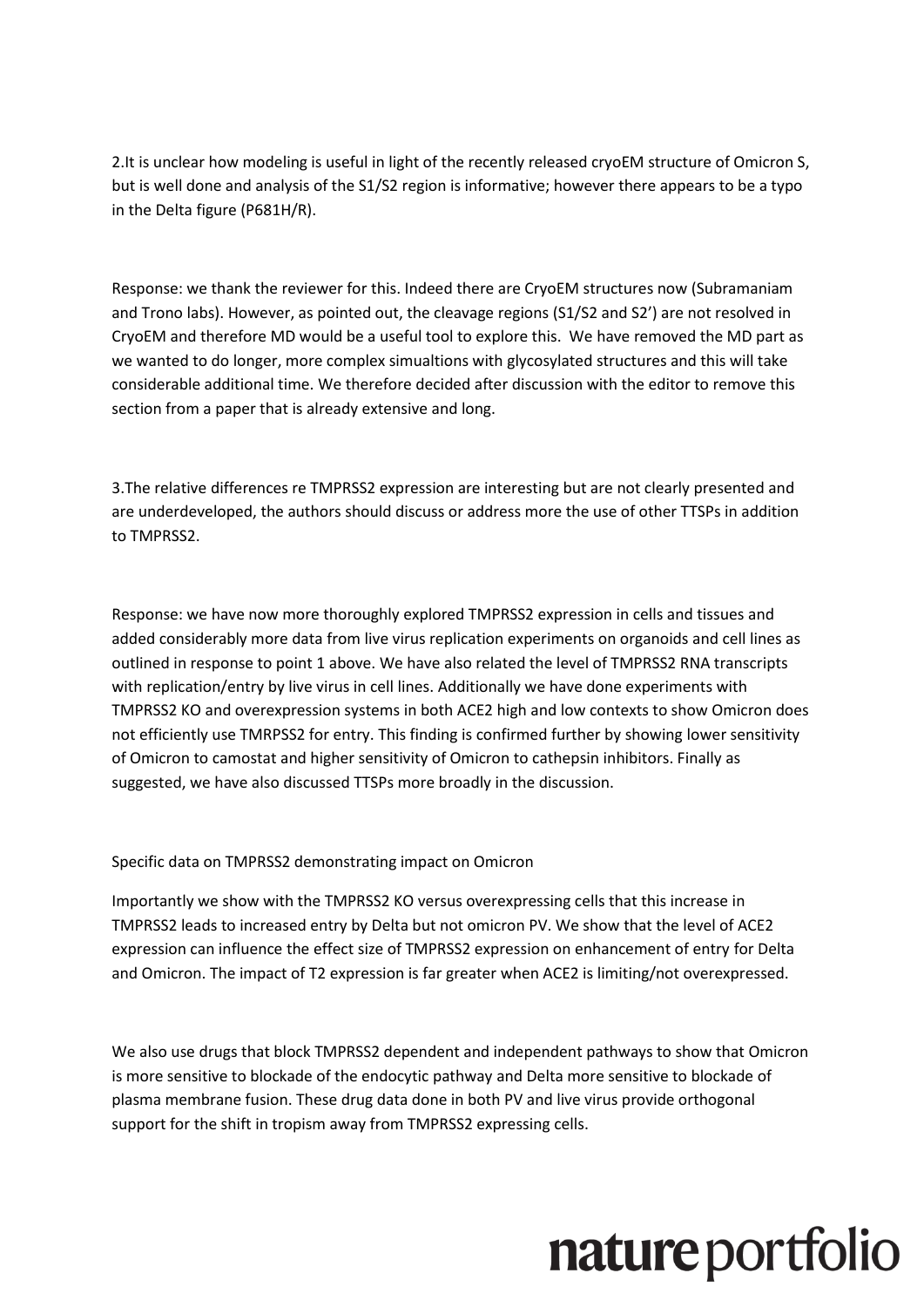In addition we have new data showing reduced replication in CaCo-2 gut cells and reduced entry in gall bladder organoids (a known target cell type for SARS-CoV-2) that express high levels of TMPRSS2. These are important data as persistence of SARS-CoV-2 in GI tissues over months has been reported (Nussensweig lab, Nature 2021) and a tropism switch away from such cells in the GI tract could reduce persistence.

#### 4.TMPRSS2 is not a "receptor"

Response: yes we made a mistake here using the word 'receptor', clearly it is a protease and we have amended the text. We now refer to TMPRSS2 as a co-factor

5.Studies on antiviral drugs are a useful addition.

Response: we thank the reviewer for appreciating the importance of antiviral drugs targeting non spike proteins where mAb efficacy has been compromised.

#### Referee #2 (Remarks to the Author):

This submission provides important information on the omicron VOC. First, the report presents structural models for the omicron spike and its RBD interactions with ACE2. Next, the paper demonstrates that omicron is resistant to vaccine-induced antisera but less so after booster vaccination. The report also presents very much expected yet valuable findings that omicron is sensitive to molnupiravir and remdesevir. Finally, the paper provides data on omicron entry, using pseudo virus transduction assays and some live virus infections, to demonstrate that omicron is less dependent on TMPRSS2 than previous delta VOC, and that omicron spikes induce less cell-cell fusion than previous D614G spikes.

The data showing reduced omicron neutralization by vaccine sera and clinical mAbs are valuable, convincing, and are consistent with many similar reports addressing this same question. However, there are concerns with several other aspects of the report, including the MD simulations, the interpretations of the PV transductions and cell-cell fusions, and the discussion of the findings in broader context. Specific concerns are itemized.

1. It is understood that the field moves very fast; a preprint posted Dec 21 doi:https://doi.org/10.1101/2021.12.19.473380 shows cryoEM structures of omicron spike and spike-ACE2 complexes. These cryoEM structures do not appear to cohere fully with the structures predicted by molecular dynamics simulations. Discrepancies should be addressed.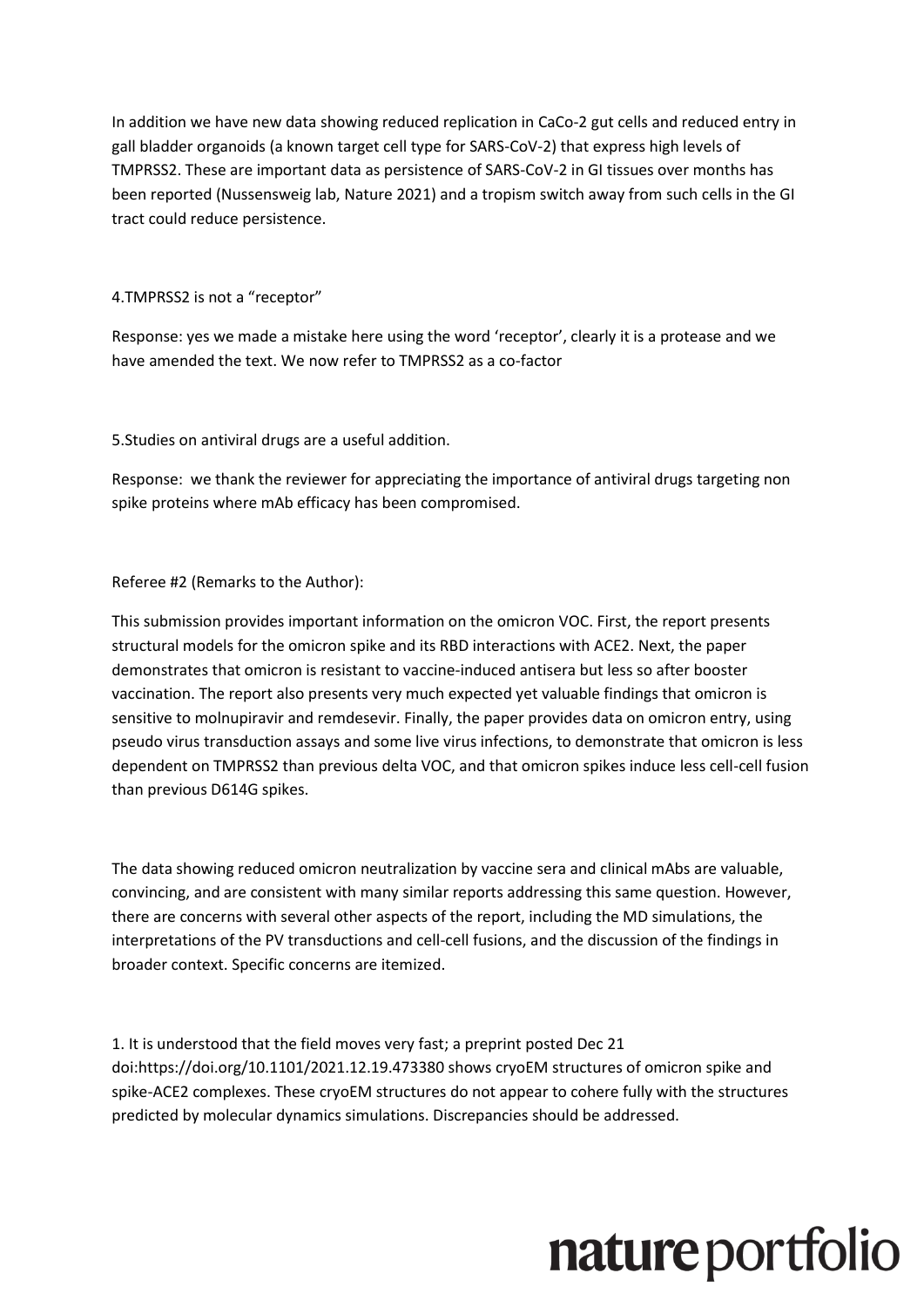2. The predicted exposed furin cleavage site is not consistent with the biochemical data showing reduced S1-S2 cleavage. This raises some questions, possibly regarding the MD simulations. This conundrum should be addressed.

Response: we thank the reviewer for these two related points. We have removed the MD part as we wanted to do longer, more complex simulations with glycosylated structures following peer review comments and this will take considerable additional time.

3. Fig. 2; how are PV transduction data interpreted, given that there are two variables, one being lower omicron spike densitites on the PVs, and the other being less omicron spike cleavage relative to delta? Which of these two variables might account for differential omicron PV transduction levels?

Response: We show that despite lower spike levels and lower cleavage, the spike has higher affinity for ACE2. This property allows Omicron to compensate for lower spike levels in cells such as human nasal epithelia, H1299, Hela-ACE2 and 293TdeltaTMPRSS2 cells where the endosomal route is dominant (low TMPRSS2 and S1/S2 cleavage not critical as cathepsins can cleave S1/S2 in endosomes). The cleavage impairment manifests as lower replication in cells where TMPRSS2 is expressed (CaCo-2, Calu-3, Hela-A2T2 overexpressing cells). We show that the differential PV transduction levels are also due to presence of TMPRSS2 (as found in lung organoids, gallbladder organoids, CaCo-2 gut cells and Calu-3 lung cells as shown in the revised paper) which gives Delta an entry advantage over Omicron.

4. Fig 2; should have S1-S2 vs N or M western blots for authentic live viruses (this appears as a gap in the data). This is important because the secreted virions may not have the same spike cleavage extents as found in producer cell lysates.

Response: we now provided western blots of live virions and the cell lysates from live virus infected cells.

We have also provided IF images of cells infected with live virus (stained for spike) showing that the distribution of virus does not appear to differ between Omicron and Delta.

5. Fig. 3; the relevant spike expression in the analysis of cell-cell fusion is plasma-membrane spike. Fig 2b western blot data cannot be used to infer similar cell surface levels for D614G and omicron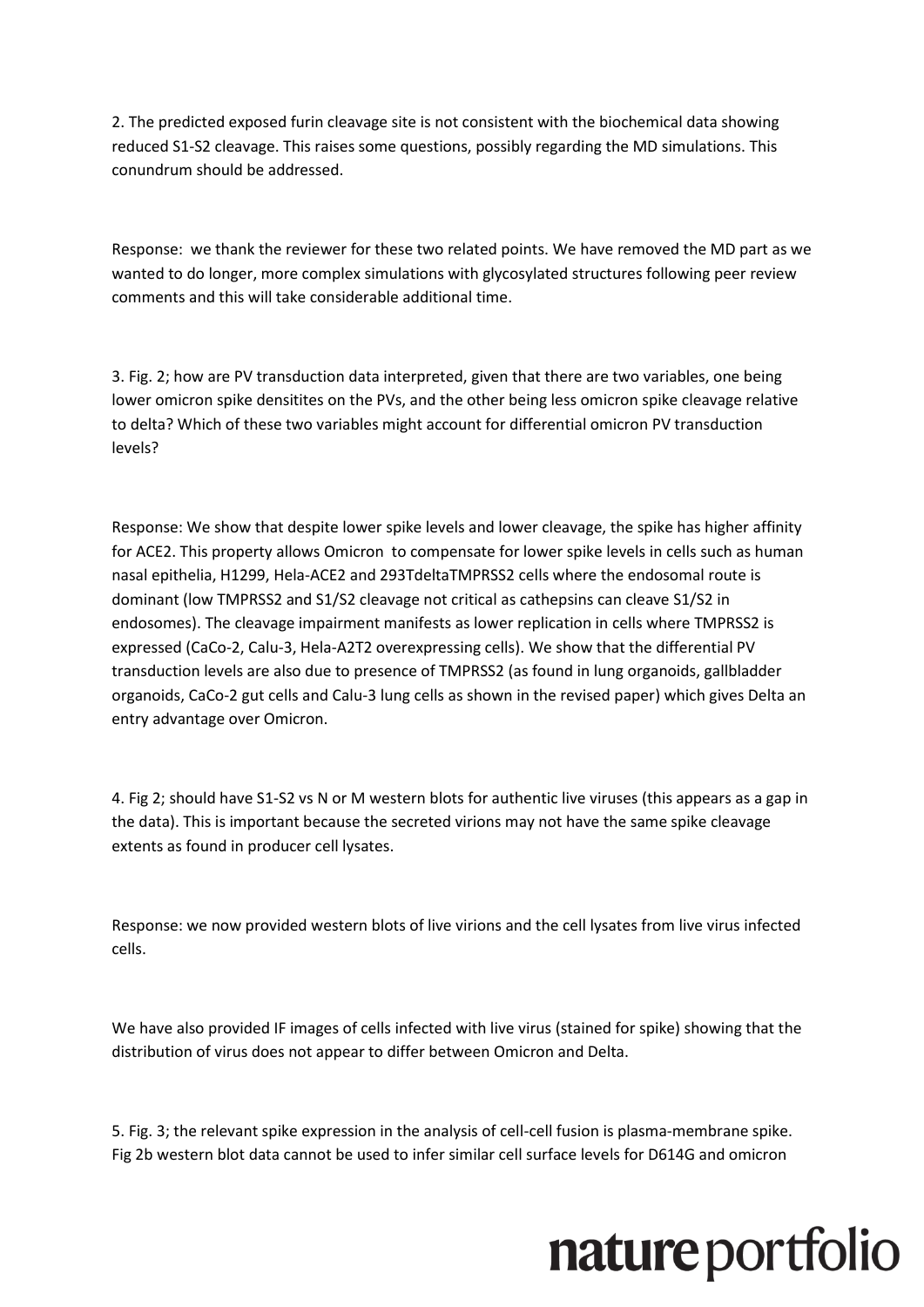spikes. Abundant uncleaved spikes in omicron cell lysates can come from failure of spikes to exit the ER.

Response: we agree with this point and have provided flow cytometry data to show surface levels of spike. Indeed Omicron spike does reach the plasma membrane to a similar extent as delta spike and therefore fusion differences are real. We now also provide data on infection focus size differences between Omicron and Delta in semi solid media where the dominant route of virus spread is cellcell.

6. In the Discussion section it is stated that "Recent findings from Hong Kong suggest higher replication in ex vivo lung tissue as compared to upper airway tissue for Omicron, but not for Delta (HKU website)." However the HKU site, dated 15 Dec 2021, states the opposite, here from the HKU site "The researchers found that Omicron SARS-CoV-2 infects and multiplies 70 times faster than the Delta variant and original SARS-CoV-2 in human bronchus, which may explain why Omicron may transmit faster between humans than previous variants. Their study also showed that the Omicron infection in the lung is significantly lower than the original SARS-CoV-2, which may be an indicator of lower disease severity." This concern should be sorted out; at present it is not clear how the authors can claim that "a mechanism for omicron's poorer replication in the ex vivo tissue can be derived from our findings regarding reduced Omicron spike cleavage and poor utilisation of TMPRSS2

dependent plasma membrane fusion by Omicron spike."

Response: we apologise for the misunderstanding. Our data are entirely in keeping with the HKU data. We misworded the text and stated the findings the wrong way around. The text now reads: "Recent findings from Hong Kong suggest lower replication in ex vivo lung tissue as compared to upper airway tissue for Omicron, but not for Delta (HKU website)."

Referee #3 (Remarks to the Author):

Meng et al. study the Omicron S protein and make several useful observations.

1. Consistent with other reports, they show that Omicron dramatically evades sera from vaccinated individuals and, as well as Regeneron's antibody cocktail.

2. They further show a clear difference between initial vaccination with the Ad-vectored ChAdOx-1 vaccine and with the mRNA-LNP-delivered BNT162b2, and that a boost with the latter can greatly enhance Delta and Omicron

3. They confirm that two nucleoside analogues remain effective against Omicron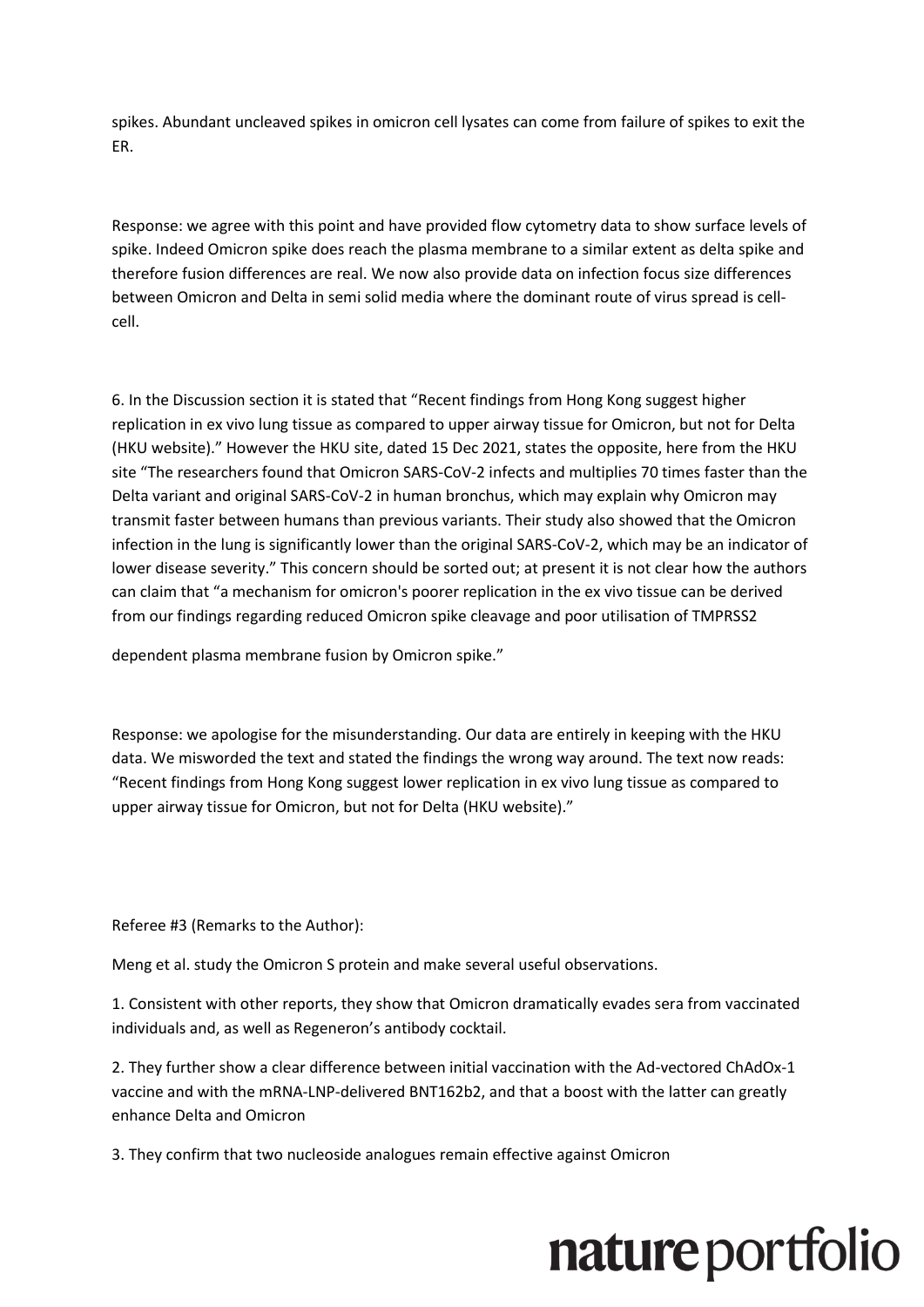4. They observed – unexpectedly – that the Omicron furin site is less efficient – more similar to Wuhan-D614G than to Delta for example, in both cells and on pseudovirusus

5. They observed much less incorporation of Omicron S into pseudoviruses

6. They observe a lower pseudovirus infectivity on Calu3 and lung organoids, but comparable levels of infection on H1299

7. They observe that H1299 have markedly lower TMPRS22 and ACE2 than Calus

8. They describe the distribution of ACE2 and TMPRSS2 upper and lower respiratory tract in specialized cells.

9. They show that syncytia formation is lower with Omicron than with Delta in the presence or absence of TMPRSS2

This paper is a bit of a grab bag of facts and factoids about Omicron. The strongest data is Fig.  $1$ vaccine and antibody efficacy – are reported by several groups. Also interesting is the observation of relatively inefficient cleavage of Omicron S (Fig. 2). Unfortunately the most novel conclusions (Figs. 3 and 4) are also the weakest. Specifically, assertions pertaining to the role of TMPRSS2 here are unsubstantiated and speculative.

Response: we thank the reviewer for the points regarding neutralisation resistance.

Regarding figures 3 and 4 we have now added a considerable body of new data in support of the novel finding that Omicron has altered tropism moving away from TMPRSS2 mediated PM fusion towards endosomal entry. Indeed we now provide data in primary cells/tissue using live virus, as well as PV systems.

To draw this out, the authors show quite vividly that while the Omicron S protein expresses comparable to Delta and Wuhan-D614G (Fig 2E), it is not efficiently cleaved at the S1/S2 boundary (Fig 2B and 2E, like Wuhan but unlike Delta), and it poorly incorporates into the pseudovirion (Fig. 2B; As noted below, these observations render Fig. 4 useless).

Response: we thank the reviewer for the positive comment and in response to the incorporation comment now provide flow cytometry data to show that in fact Omicron spike is well expressed at the cell surface – therefore fig 4 is still valid. We now also provide western blots of live virus and live virus infected cell lysates. These show similar results as the PV blots, namely that cleavage is reduced in Omicron spike. However, there is reasonable incorporation of spike into virions to an extent that replication in human nasal epithelial cultures with air liquid interface is similar for Omicron v Delta.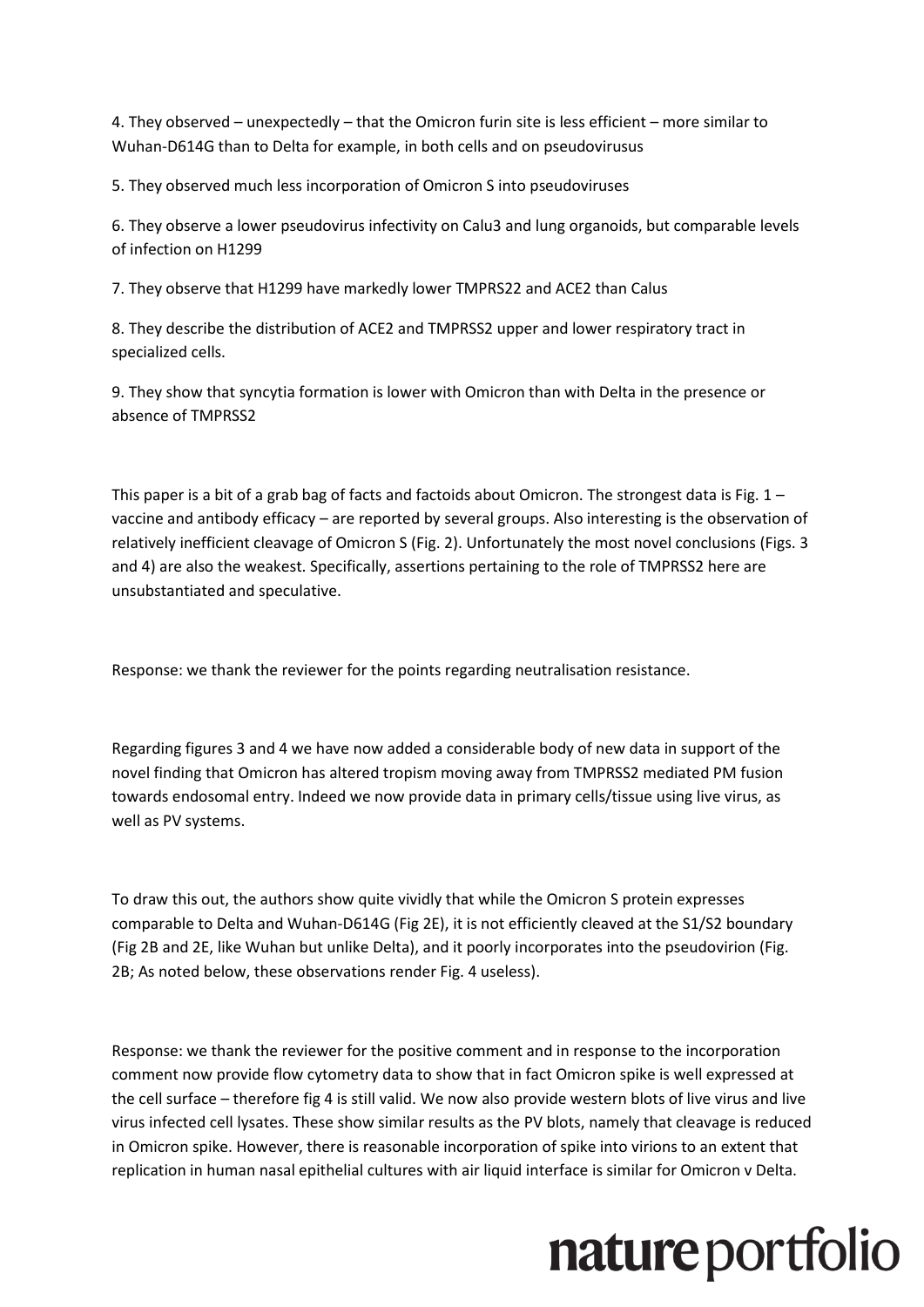In addition the spike PV for both variants have similar infectivity in cells where TMPRSS2 is not expressed. The higher ACE2 affinity likely compensates for lower spike levels in virions, or alternatively there may already be enough spike on Omicron virions to achieve efficient infection.

They authors observe that pseudoviruses with the Omicron S protein infect lung organoids and Calu-3 less efficiently than those with Delta S, but Delta and Omicron pseudoviruses enter comparably on H1299 cells.

At this point the authors focus on the presence of TMPRSS2 as the relevant variable distinguishing H1299 cells from Calu-3 cells, but unfortunately without much solid evidence.

Response: we now make a much stronger case supported by solid evidence that Omicron has shifted away from TMPRSS2 expressing cells, and extended further using TMPRSS2 overexpression and KO cells, as well as inhibitors of cathepsins and TMPRSS2 to show Omicron's route of entry has shifted towards endocytosis.

Fig. 3A shows lower TMPRSS2 and lower ACE2 in H1299 compared with Calu 3 cells. Of course many genes (attachment factors, other proteases including other TMPRSS-family proteins and other endosomal proteases) could distinguish the entry processes of these cells.

Response: Yes this is true, but the series of experiments presented in the revised manuscript offer firm evidence for a switch in entry preference for omicron to the endosomal route.

Fig. 3B then shows Wuhan-D614G and Delta infect ACE2-expressing 293T cells more efficiently in the presence of TMPRSS2. In contrast, Omicron is unaffected, suggesting that Omicron depends less on TMPRSS2. Many obvious controls (cathepsin inhibitors, camostat, Omicron with a Delta furincleavage region) are missing.

Response: We have now provided data in A2T2 overexpressing A549 lung cells treated with cathepsin inhibitors and camostat, showing that Omicron is more dependent on cathepsin mediated endosomal entry (green omicron PV and blue Delta PV), and that Delta is more dependent on TMPRSS2 mediated entry. We have performed both PV and live virus experiments with these drugs, with similar findings in both systems.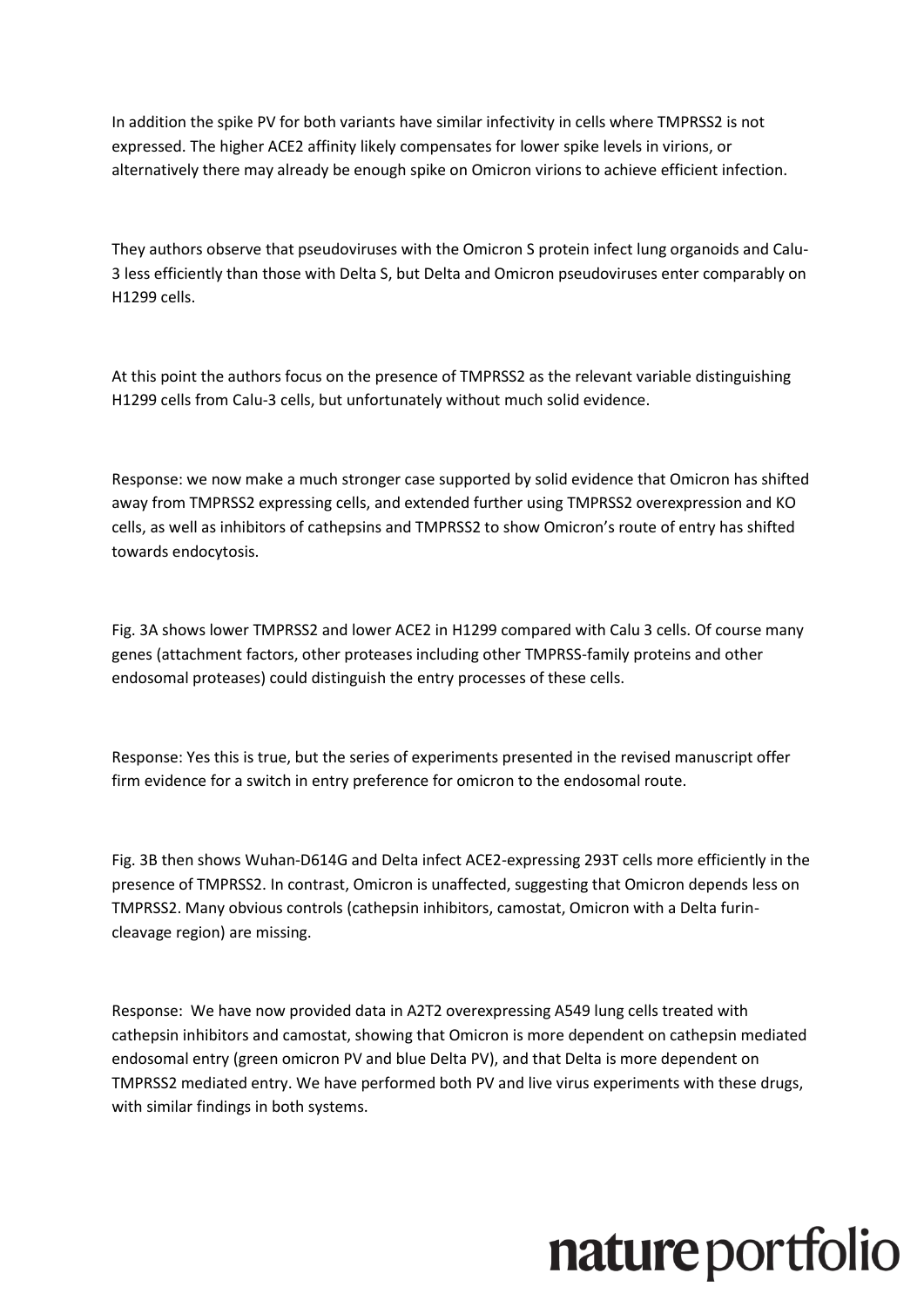An analysis of cell type distribution does not really add here, in large part because ACE2 and TMPRSS2 levels are coordinated together, with more of everything in the lower respiratory tract.

Response: whilst indeed ACE2 and TMPRSS2 are part of an immune program, their levels do not necessarily co-ordinate given complexities of cellular gene expression. To that end we would like to clarify that the RNAseq data submitted do NOT show that both T2 and A2 are elevated in the lower tract, only that T2 is clearly higher. One cannot conclude that ACE2 is higher in lower airway as AT1/2 cells are an outlier with v high ACE2 and TMPRSS2 expression ( of note club cells rather than AT1/2 cells are thought to be the primary cell type infected in the alveoli and club cells have relatively low ACE2 with high TMPRSS2). We have moved this figure to supplementary data. We provide qPCR data from cell lines and organoids in the revised paper, showing expression of ACE2 and TMPRSS2.

Additionally, we now provide our own tissue data showing ACE2 is expressed at similar and possibly higher levels in upper airway bronchial tissue by qPCR, and that TMPRSS2 is elevated in the lower parenchymal tissue.

As mentioned, the data of Fig. 2 make Fig. 4 uninterpretable and, well, meaningless. Much lower incorporation into pseudovirions probably means the surface expression of the Omicron S protein is lower, and, even if not, its furin cleavage efficiency in cells is much lower. So the simplest inference one can make from Fig. 4 is that if you have less functional S protein, you observe less syncytia.

Response: we now have data showing robust levels of surface spike expression of Omicron spike. Our data show that the cellular spike is less well cleaved whether we consider live virus or spike transfection, and therefore we agree that the inference from our data is that Omicron spike is suboptimally cleaved despite adequate surface expression, and therefore is associated with poorer fusion, as cleaved SARS-CoV-2 spike is the ideal substrate for TMPRSS2 priming of S2' and fusion peptide activation. This is nonetheless a very important point as it could impact pathogenesis. Interestingly, SARS-CoV-1 forms syncytia as shown by the Farzan lab (Nature 2003), and it can be cleaved at the cell surface by TMPRSS2, unlike SARS-CoV-2 which requires furin cleavage in a producer cell before it can be primed by TMPRSS2.

The absence of any controls (cathepsin L inhibitor? TMPRSS2 inhibitor?, revert furin site? Lower pH as described for SARS-CoV-1 in Li et al, 2003 Nature?) makes this figure even weaker.

Response: It is well accepted that TMPRSS2 facilitates fusion for SARS-CoV02– shown by us and other groups (Papa et al, PloS Pathogens 2020; Buchrieser et al, EMBO J 2020; Ou etl, PloS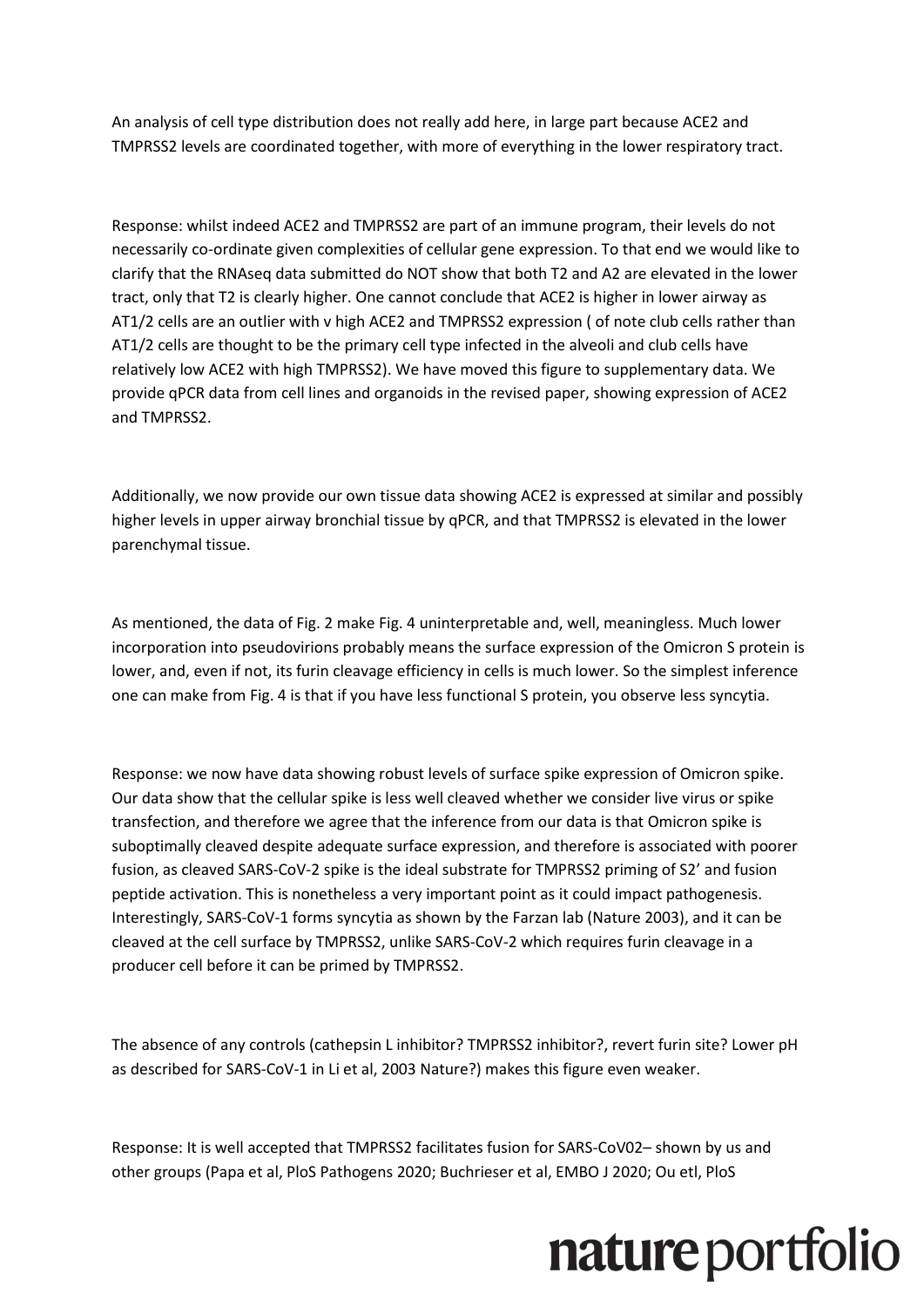Pathogens 2021). Our assay has already been validated in previous papers (Papa et al, PloS Pathogens 2020, Meng et al, Cell Reports 2021;Cattin-Ortola, Nature Comms 2021). These papers show that fusion is highly inefficient in the absence of TMPRSS2, possibly due to other proteases such as MMPs. We have now presented controls showing that if furin mediated cleavage of S1/2 is inhibited by CMK, cell-cell fusion is prevented, see supplementary figures. Further controls for the fusion assay include use of convalescent sera to prevent fusion in a dose dependent manner, indicating fusion is ACE2 dependent (supplementary figures). We do not think cathepsin inhibitors are a reasonable control for fusion experiments as Omicron does not induce fusion and cathepsin cannot substitute for TMPRSS2; therefore an inhibitor of cathepsin would not be useful in this experiment. Finally we would like to emphasise that the point of the experiment is that under conditions where delta forms syncytia, omicron does not. The low cleavage of Omicron spike is likely at least partly responsible, along with possible inefficient interaction of Omicron spike with TMPRSS2.

We also thank the reviewer for pointing out the paper: SARS-CoV-1 in Li et al, 2003 Nature, which identified ACE2 as the receptor for SARS-CoV-1. We could not find data on low pH in that paper though we have cited it in the discussion in relation to fusion and TMPRSS2 processing at the plasma membrane surface.

We have extended the data to show smaller infection focus size for Omicron versus Delta that we posit to be related to impaired fusogenicity.

In short, what the authors are trying to imply is that Omicron is less dependent on Tmprss2 (possibly but not demonstrated. Note a similar point has been made for SARS-CoV-1, and the absence of a furin site has been decidedly implicated, see Ou et al. Plos Path 2021).

Response: We feel that we have now addressed this comment with the additional experiments as outlined above on how TMPRSS2 manipulation in cell lines directly impacts entry of Delta but not Omicron, as well as drug inhibitor experiments for endocytosis v plasma membrane fusion. We thank the reviewer for pointing out the paper on importance of the furin cleavage site for entry pathway by Ou et al, which is now cited. An interesting parallel with SARS-CoV-1 is indeed becoming apparent in terms of viral entry pathway preference for endocytosis, partly associated with the degree of S1/2 cleavage that can be achieved. We thank the reviewer for highlighting this parallel and have now included it in the discussion.

They are then trying to say that this difference in dependence makes Omicron replicate more efficiently in the upper respiratory tract (unshown here) because there is a difference in TMPRSS2 expression in some cells (no persuasive correlation).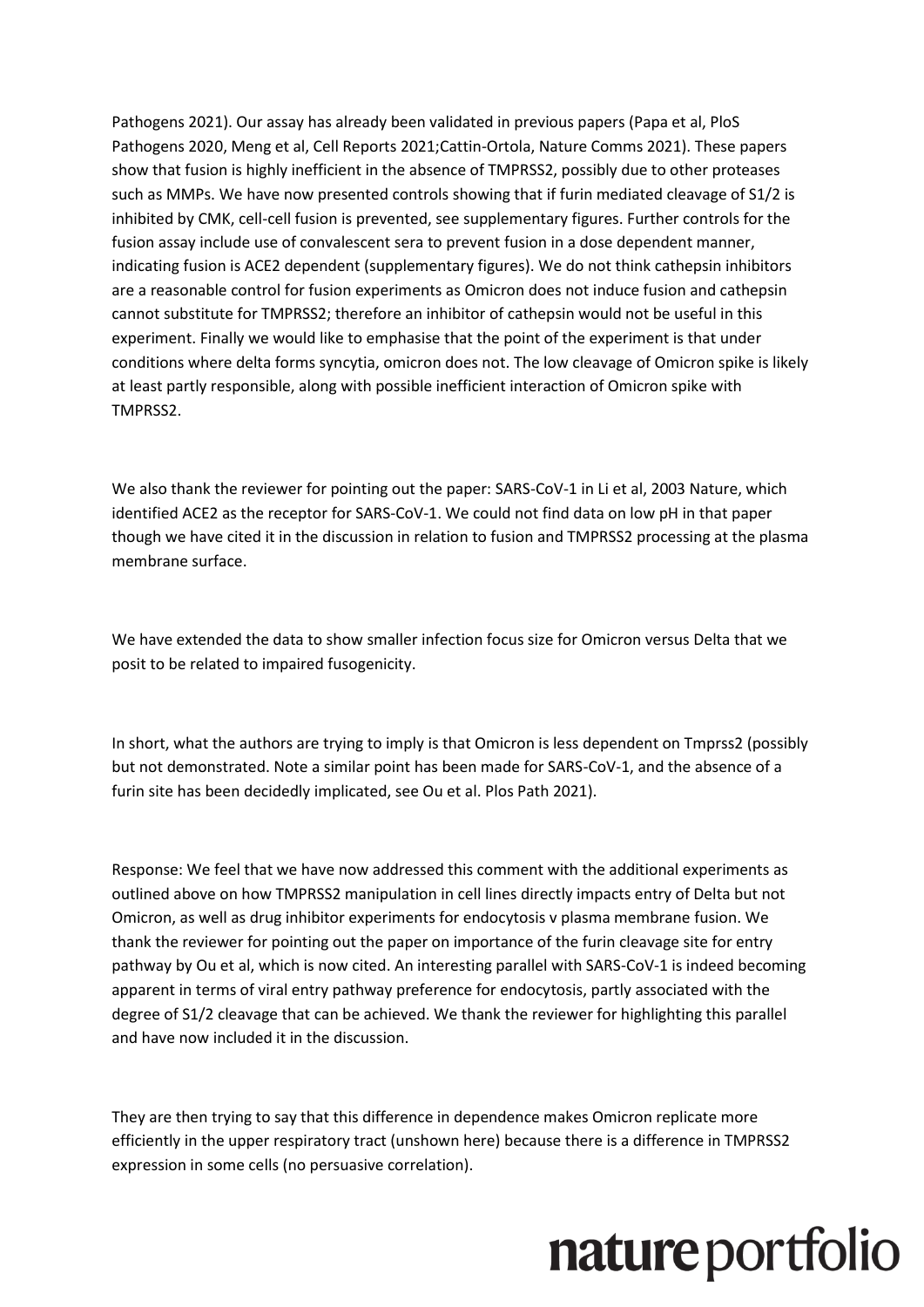Response: we thank the reviewer for this very valid point. In response, we now show in nasal primary cultures (hNEC) that Omicron has similar replication to Delta. Our RNA seq and qPCR data show lower TMPRSS2 expression in upper airway compared to lower airway. This is in stark contrast to lower replication in lower airway cells, gut cells and gallbladder cells where TMPRSS2 is high. In our TMPRSS2+ versus TMPRSS2- cells we show enhancement for Delta but not Omicron in the presence of TMPRSS2. Inhibitor data using ED64 and camostat also support these conclusions regarding cell tropism. We believe these additional data address the concern expressed regarding linkage of Omicron replication with TMPRSS2. We agree with the reviewer that linking the findings of in vitro cell tropism to tissue tropism is more associative and therefore have altered the wording to reflect this, and we state that animal studies may help further. We have moved the RNAseq data to the supplementary material.

Referee #4 (Remarks to the Author):

Meng and colleagues report on Omicron sensitivity to monoclonals and serum as well as some of the properties of the virus in in vitro assays. They start by modeling the Omicron spike and comparing it to delta. They then use pseudoviruses to test the activity of a couple of monoclonal antibodies that are in clinical use and plasma and live virus to test the sensitivity against redemsevir and molnupiravir. The results are very much as expected and consistent with online reports by other groups. Although they fail to emphasize it in the text, it is clear from the data that boosting makes and important difference and this should be emphasized for public health reasons.

Response: we agree and thank the reviewer for evaluating this paper. We have now emphasised the importance of a third dose and the added breadth of neutralisation that it brings.

They then examine spike in pseudoviruses produced by transfection in vitro and compare to controls. They report less spike and less cleaved spike. Its hard to know what to make of this and whether it is relevant to real virus with real virus data.

Response: we have repeated cleavage analysis with live virions and cells infected with live virus. The results show a similar reduced cleavage for Omicron versus Delta that we see in the PV system. The amount of spike in live virus appears reduced for Omicron v Delta in both live and PV. The PV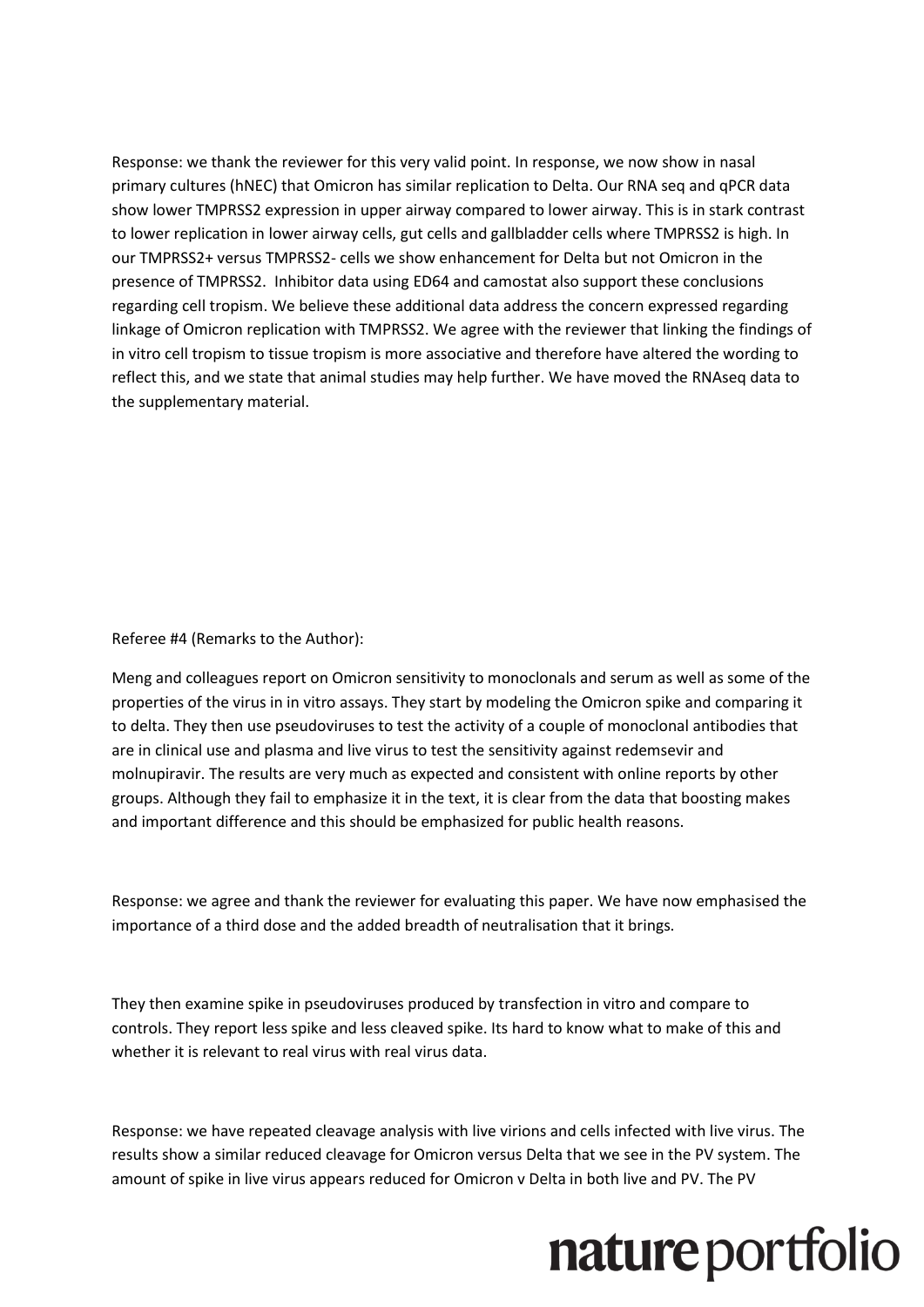difference does not translate to differences in infectivity in cell lines low in TMPRSS2, and this is likely due to the increased affinity of Omicron spike for ACE2 that we show (also confirmed by multiple other lab pre prints). Similarly, the live Omicron replicates as well as Delta in human nasal epithelial cell cultures. Greater spike abundance does not necessarily equate to higher infectivity. In vivo more glycoprotein makes the virus more visible to antibodies, and we make this point.

Similarly, the experiments on entry show heterogeneous results and are difficult to interpret in the absence of a measure of real virus production as opposed viral RNA in supernatants as reported.

The entry experiments, now including other cell lines, show that Omicron can achieve similar entry in some cells but not others, and that Omicron is disadvantaged in cells endogenously expressing or overexpressing TMPRSS2. The heterogeneity in entry across cell lines and organoids is explained by TMPRSS2 expression and that is a key message of the paper – tropism switch.

Cells transfected with ACE2 and TMPRSS2 were used to probe entry requirements and the data indicate that Omicorn is less sensitive to the absence of TMPRSS2 than delta or Wuhan. But the difference for those 2 strains is less than 2 fold. Its very hard to know what to make of this data with such small differences. Nevertheless, based on expression analysis they want to make a case that Omicron is less able to infect the lower airway.

Response: we used transduced cells to overexpress TMPRSS2 and CRISPR for the TMPRSS2 knock out to enable a direct comparison of the impact of TMPRSS2 on entry in the same cell type. We have clarified this in the text. On checking the fold change we realise we made an error and the difference is 3.4x. This FC in a single round is significant and over multiple replication cycles could rapidly result in impact of greater than a log difference, as we show in live virus experiments in cells expressing TMPRSS2 (Caco2 cells, Calu-3 lung cells). Indeed when we do the same experiment in cells without overexpression of ACE2 the difference is much greater (Figure 3).

Finally in a transfected cell fusion system they see less fusion with Omicron. But the differences are small.

Response: with respect, we think the reviewer has misread the figure. The difference between Delta or WT and Omicron large (>10x).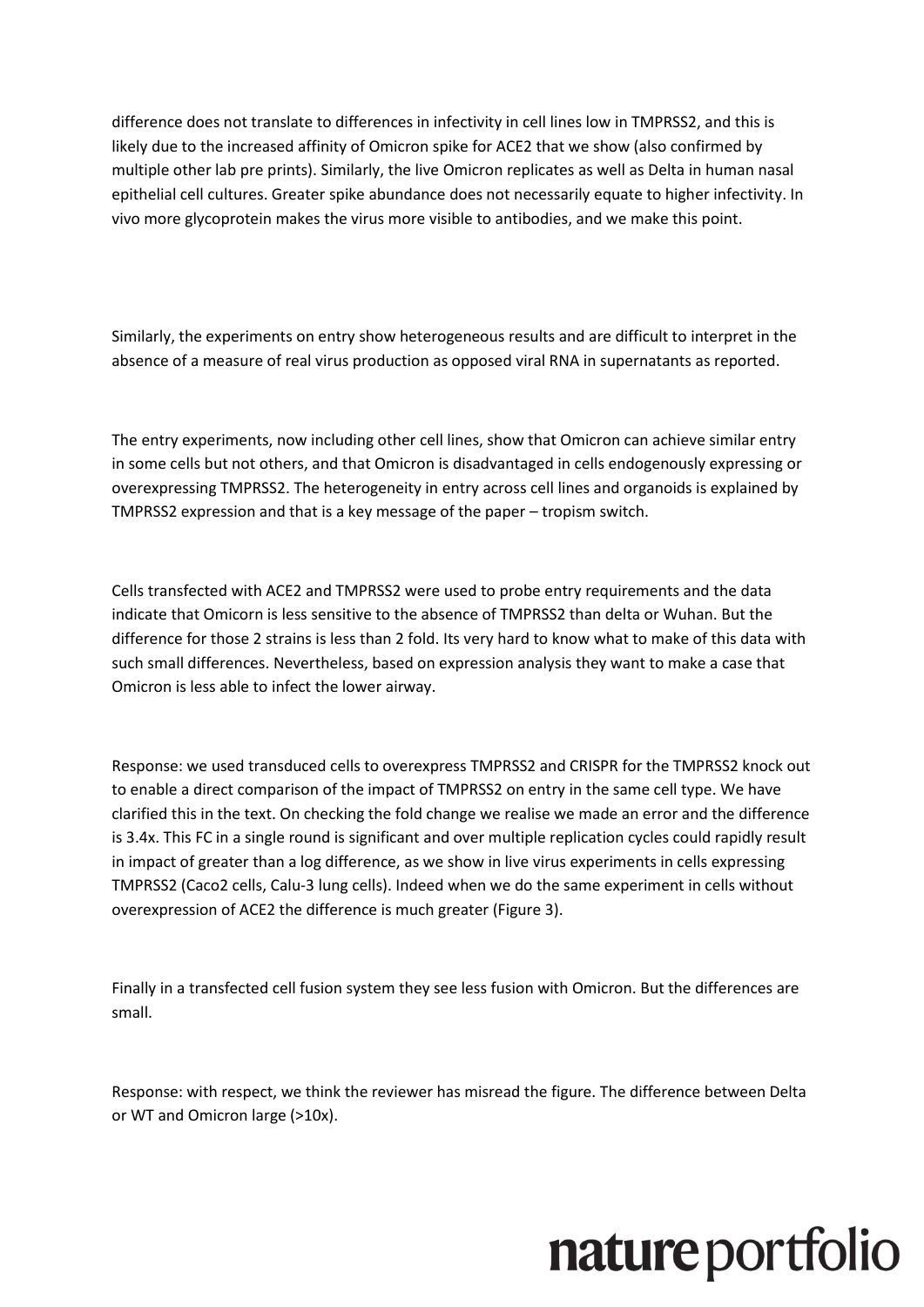Overall the manuscript reads as though it was very rushed. It is difficult to read in part because they frequently fail to state how they are doing the experiments or emphasize the in vitro nature of many of the experiments and detail the many many caveats with the experiments.

Response: we have now included more details of experimental methodology throughout the text and along with a section on caveats/limitations in the discussion.

#### Problems:

1. In the first 2 paragraphs there is what is largely a model-based discussion of Omicron structure referring to Supplementary figures S1 and S2. The conclusions are based on modeling and not structural data. However, the text makes is sound as if its actual data. They should alter the text to emphasize right up front that they are talking about models which may need to be corrected when structural data becomes available.

Response: we have amended the text and we no longer use MD in this manuscript.

2. The nature of the clinical cohorts and when the serum samples were collected should be clearly stated in the text. This information is in the Fig legend but is difficult to decipher.

Response: we apologise for the lack of clarity and now have a summary table for the longitudinal cohort, as well as more description in the text.

3. They only measure a very limited number of the monoclonals that are in clinical use or will be in clinical use. Moreover, these assays are pseudovirus assays and the caveat should be noted more clearly.

Response: The Regeneron cocktail is the most widely used mAb therapy in Europe and the US, hence the focus on that. Others have not been fully deployed as yet (AZ and GSK Sotrovimab), or have been withdrawn eg Lily. For these experiments live viruses were used. We will clarify this in text and legend.

4. They need to emphasize the boosting results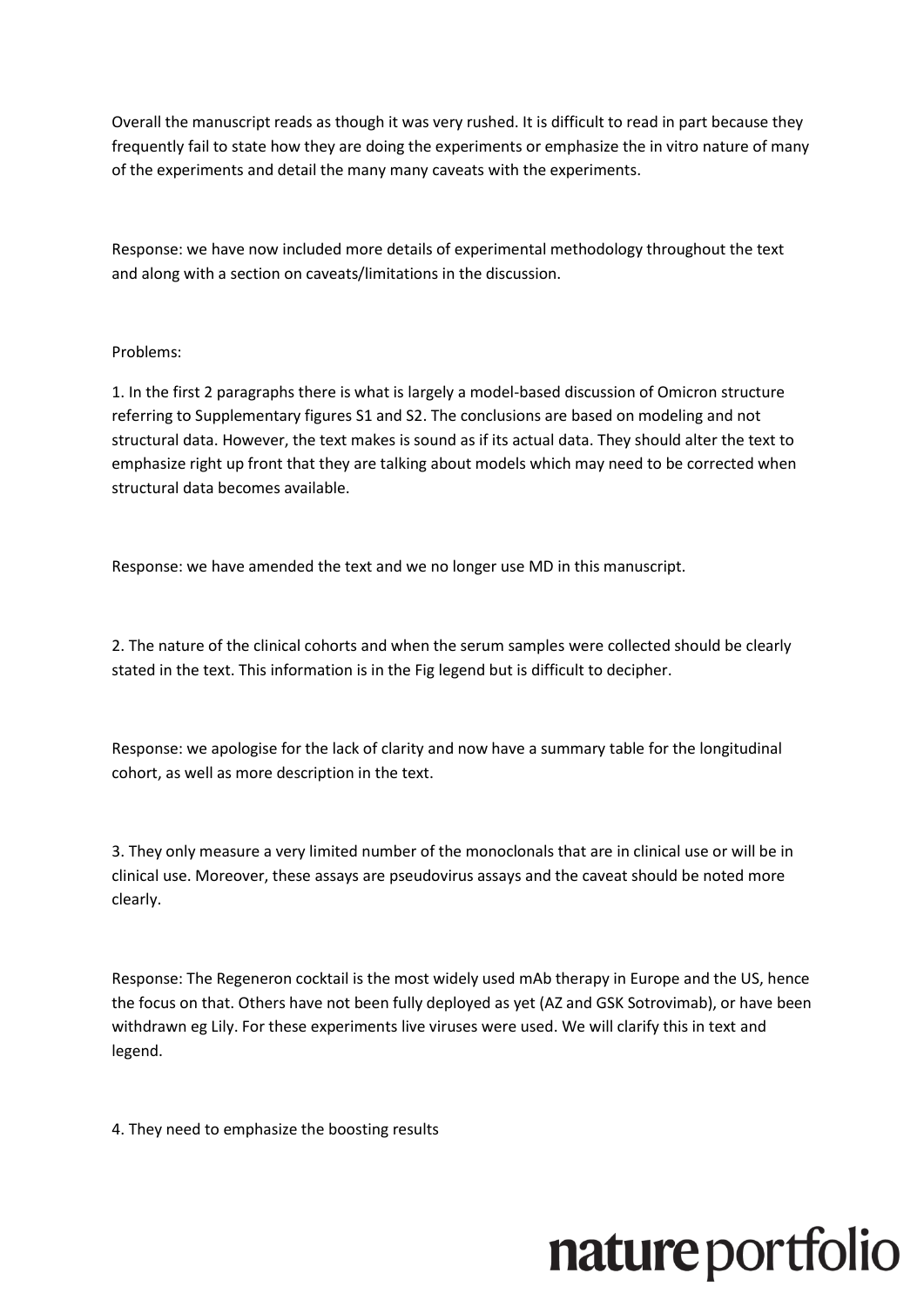Response: indeed thank you yes we have now done this

5. The measures of pseudovirus spike expression are made in transfected pseudoviruses and the relevance to real virus is not clear.

Response: we have generated live virion western blot data and our new data for cell lysates infected with live virus reflects the PV system well. The reduced spike expression for omicron is somewhat apparent in live virus cell lysates as well, and could be due to a number of factors. We also show in live virions that there is also a reduction in total and cleaved spike for Omicron, reflecting the PV findings. To explore this we do IF of live virus in cells and it shows virus distribution is similar for Omicron and Delta. The mechanism for this warrants exploration, though we show that in nasal cultures and cell lines such as H1299, that the replication/entry of Omicron is similar to Delta. This may be because there is enough spike on the virion for infectivity and / or because of increased affinity for ACE2 that we show in the revised manuscript. Of note there is more cleaved spike in virions than in lysates, and this has been noted previously (Meng et al, Cell Reports 2021; Mlcochova et al, Nature 2021). This could be due to preferential incorporation of cleaved spike into virion associated membranes.

6. As in #5 for measures of S protein cleavage. Please see above response

7. The experiments on entry again with pseudovirus show heterogeneous results that are difficult to interpret. These need to be done with real virus on real lung cells and they need to measure real virus production as opposed to supernatant RNA.

Response: As mentioned above the heterogeneity is explained by TMPRSS2 expression, and we provide further evidence for this using primary cells and live virus. Figure 2 already showed live virus infection in Calu-3 lung cells. We have now done live virus in human nasal epithelial cultures and Caco-2 cells with measurement of infectious virus in supernatant.

8. The ACE2 and TMPRSS2 experiments suffer from the same caveats as do the cell fusion experiments.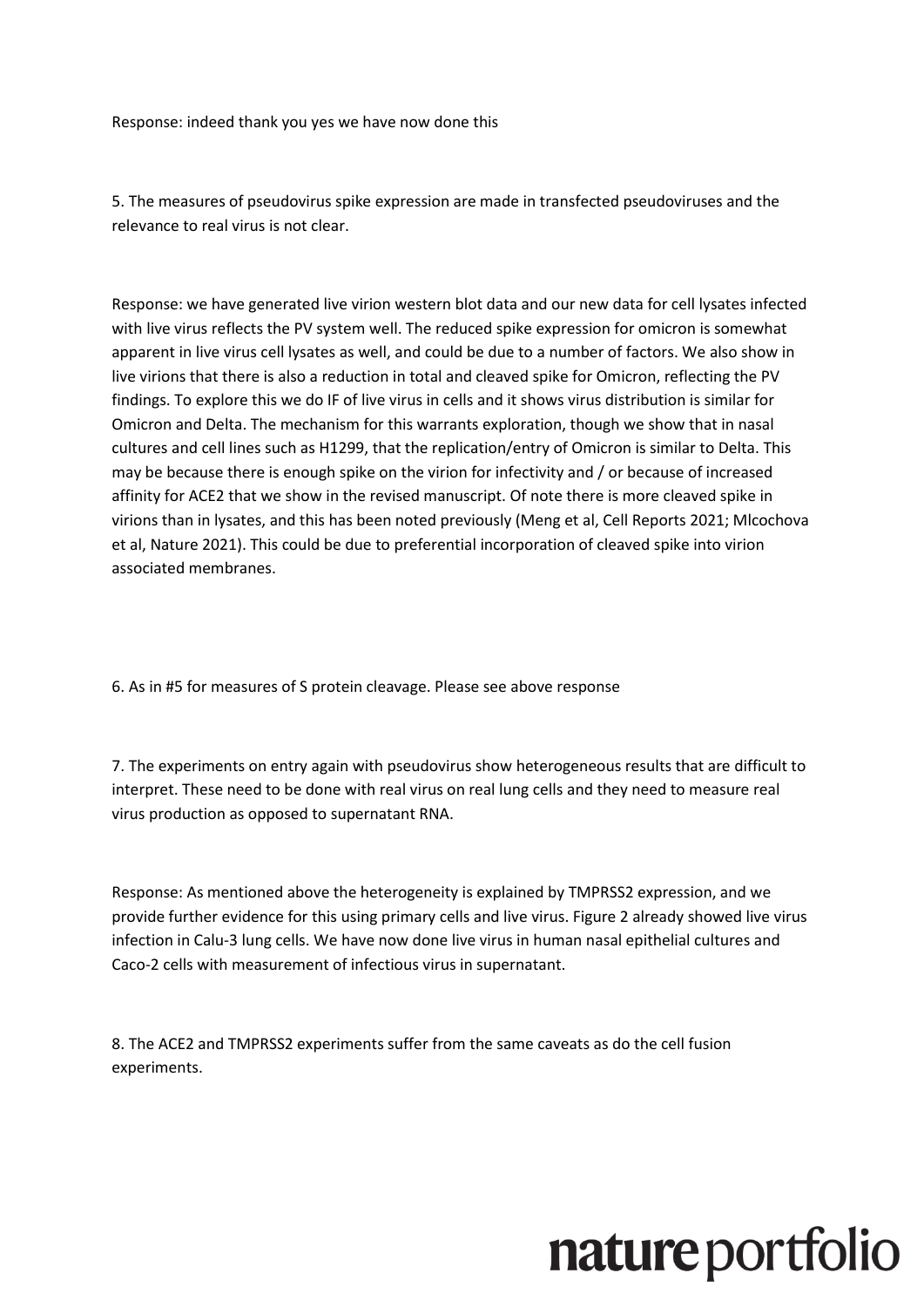Response: we have done ACE2 and TMPRSS2 experiments, as well as drug assays, in live virus as well as the PV system but will nonetheless make relevant caveats to the analyses presented, including fusion analysis.

Referee #5 (Remarks to the Author):

We have removed the MD section and therefore not responded to this review

#### **Reviewer Reports on the First Revision:**

Referee #2 (Remarks to the Author):

The resubmission is significantly improved. Amongst the improvements: (1) superior organization of text (2) removal of incomplete work on MD simulations (3) inclusion of several results documenting differential utilization of TMPRSS2 protease by VOCs.

Given that this is a second round of review, and given that the investigators have responded thoroughly to prior reviews, there are only a few remaining minor comments.

1. Effects of protease inhibitors on live VOC virus infections (Fig 3h): Relative lack of differences between delta and omicron in E64d suppression could arise because E64d blocks the common viral 3CL proteases that operate in viral replication. Suggest indicating limitations to using E64d in that the inhibitor has targets beyond the cathepsins that operate in entry.

2. TMPRSS2 levels and ACE2 levels: A common theme in the manuscript is with omicron failing to use TMPRSS2 for activation (at least not as much as delta), and with ACE levels relating somehow to this failure. For example, see line 399, :TMPRSS2 cofactor usage is impacted by ACE2 levels. One issue is that increasing TMPRSS2 suppresses ACE2 surface levels. The TMPRSS2 cleaves the ACE2. This appears to be a limitation in the study that might affect data interpretation and might warrant mention in the final paragraph.

3. Patterns of spike protein cleavage: Lines 385-387; proportion of cleaved spike was lower within cells relative to virions. The explanation here is that authentic virion spikes, incorporated at the ERGIC budding site, are cleaved as the virions secrete through exocytic pathways. This is different than the explanation provided.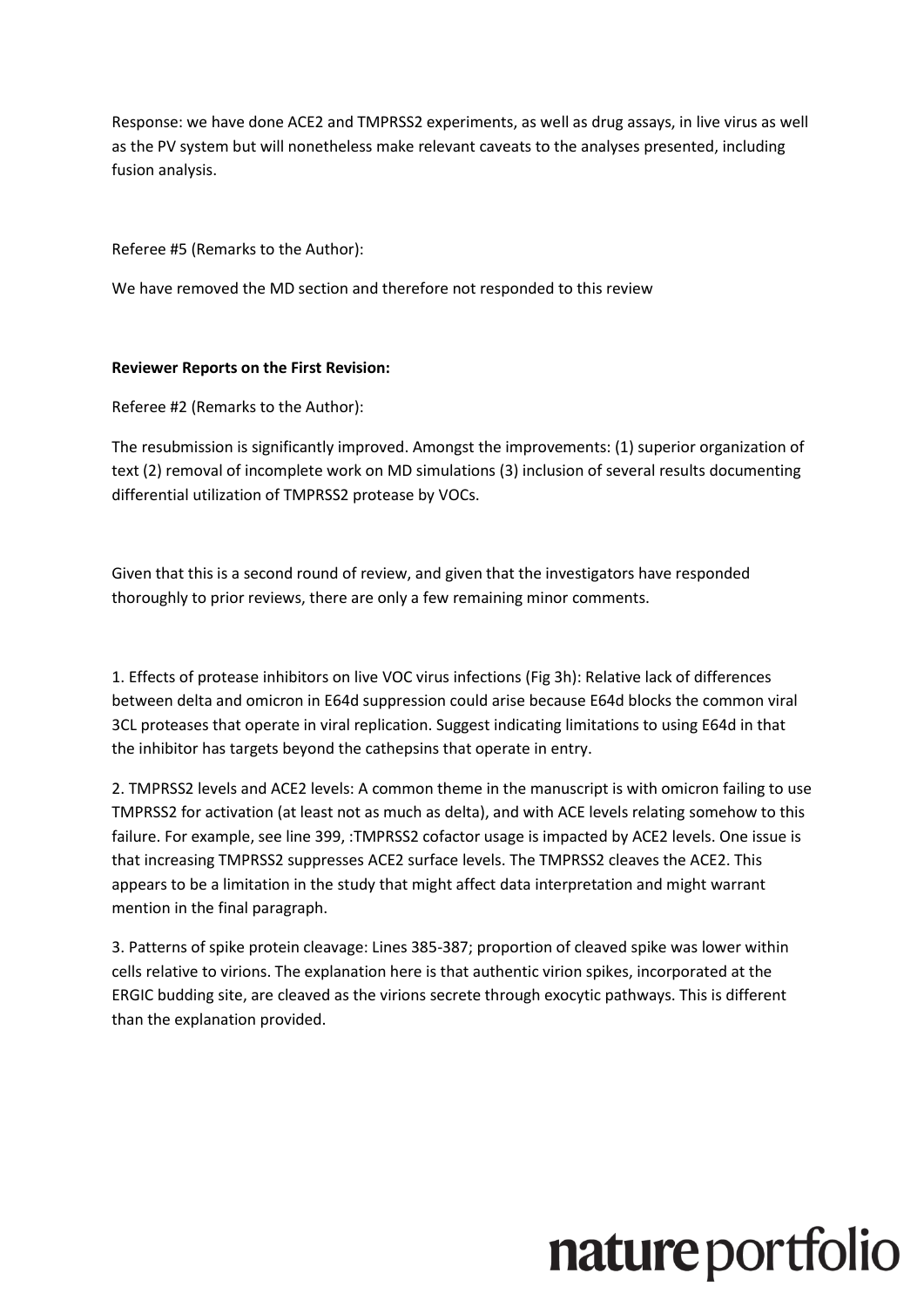Referee #3 (Remarks to the Author):

Meng et al. have responded to the reviewers' comments and in the process greatly improved the manuscript. The immune escape data were already robust. Now the impact of Tmprss2-dependence on cellular tropism is also persuasive. My confidence in the data is largely due to the inclusion of critical controls in Figure 3, and especially new Figures 3g and 3h, which are smoking guns for differential Tmprss2 dependence of the two S protein. They are also consistent with studies indicating that Tmprss2-dependence correlates with efficient furin-site cleavage. If me, I would make this link more forcefully since other groups have shown that transfer of a furin site to SARS1 increases tmprss2 dependence and removal of the furin site from SARS2 decreases tmprss2 dependence. Regardless, Figs 1-3 are well executed and very important.

Figure 4 remains less persuasive and disagree with its interpretation. To walk through it:

Fig 4a simply represents the assay used.

Fig. 4b is used to indicate that "[spike] expression achieve similar levels as Delta and Wuhan." Not true. We are presented a bar chart representing the number of spike-expressing cells, indicating that transfection efficiencies were comparable. However this data cannot be used to state that expression is comparable. Show us the histograms! Observations from the previous version of the manuscript (now I think Supp Fig. 6A) indicate that the Omicron S alone expresses at much lower levels. I suspect we there will be fewer detectable S proteins per transfected cell than with delta or D614G. If so, the results of Fig. C and D do not say much except again that lower S protein expression leads to lower syncytia.

Fig 4e is less flawed but its interpretation is unpersuasive. Vero cells, I believe, are Tmprss2 low, which should favor Omicron over Delta (according to the persuasive Fig. 3). So again, Fig. 4e results may again be a simple consequence of lower surface expression of S. (Remember that the live virus buds from the ERGIC not the plasma membrane, so the amount of S protein at the plasma membrane, and incorporated in the retroviral PV, doesn't directly reflect actual virion production). Shouldn't the authors be arguing that syncytia formation limits the burst size of Delta? What are they actually arguing? To quote them, "We predicted that poor fusion would limit cell-cell spread of Omicron". That is, the failure to form syncytia would be disadvantageous for Omicron spread. I might instead interpret these data to suggest that Omicron replicates more efficiently in TMPRSS2 low cells because it does not form syncytia that accelerate producer-cell death. Why is total virion production in the supernatant not measured?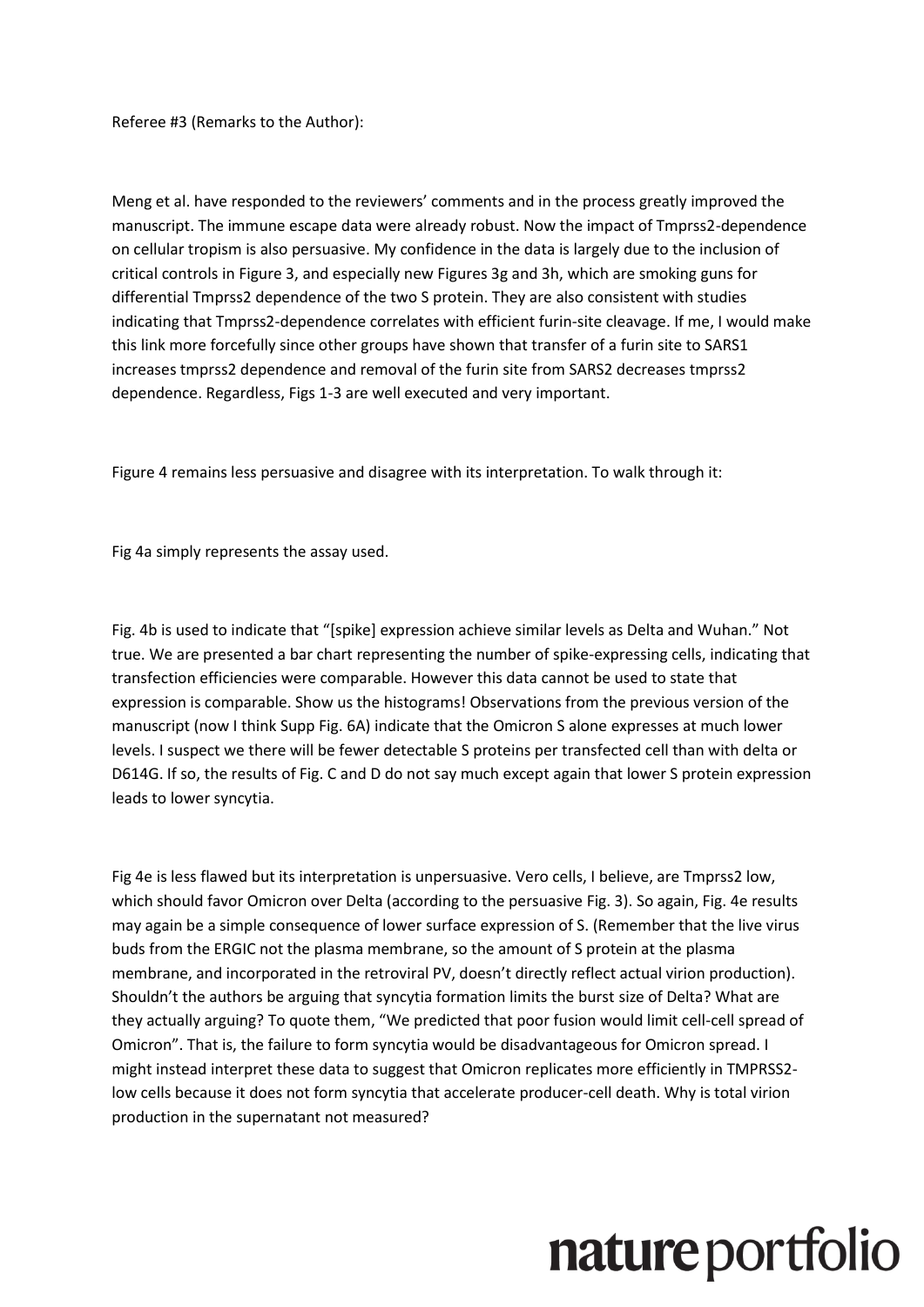Summarizing my concerns with Fig, 4: the data point to a model that the delta form syncytia because more functional spike is on the plasma membrane, even if Fig. 4b obfuscates that point. (I could be wrong – but we need the right flow data to know). Even so, we don't have any sense yet whether that is 'good' for Omicron (because syncytia accelerate cell death, limiting burst size) or, as the authors argue, because these syncytia model cell-to-cell transmission, 'good' for Delta. This latter interpretation would suggest that Delta would have higher viral loads in a low-Tmprrs2 setting reflective of the upper respiratory track, contrary to the population transmission data.

Despite these concerns, the paper is important and generally well executed.

Caught one typo: E64D not ED64 line 283

Referee #4 (Remarks to the Author):

the manuscript is much improved by the additional experiments.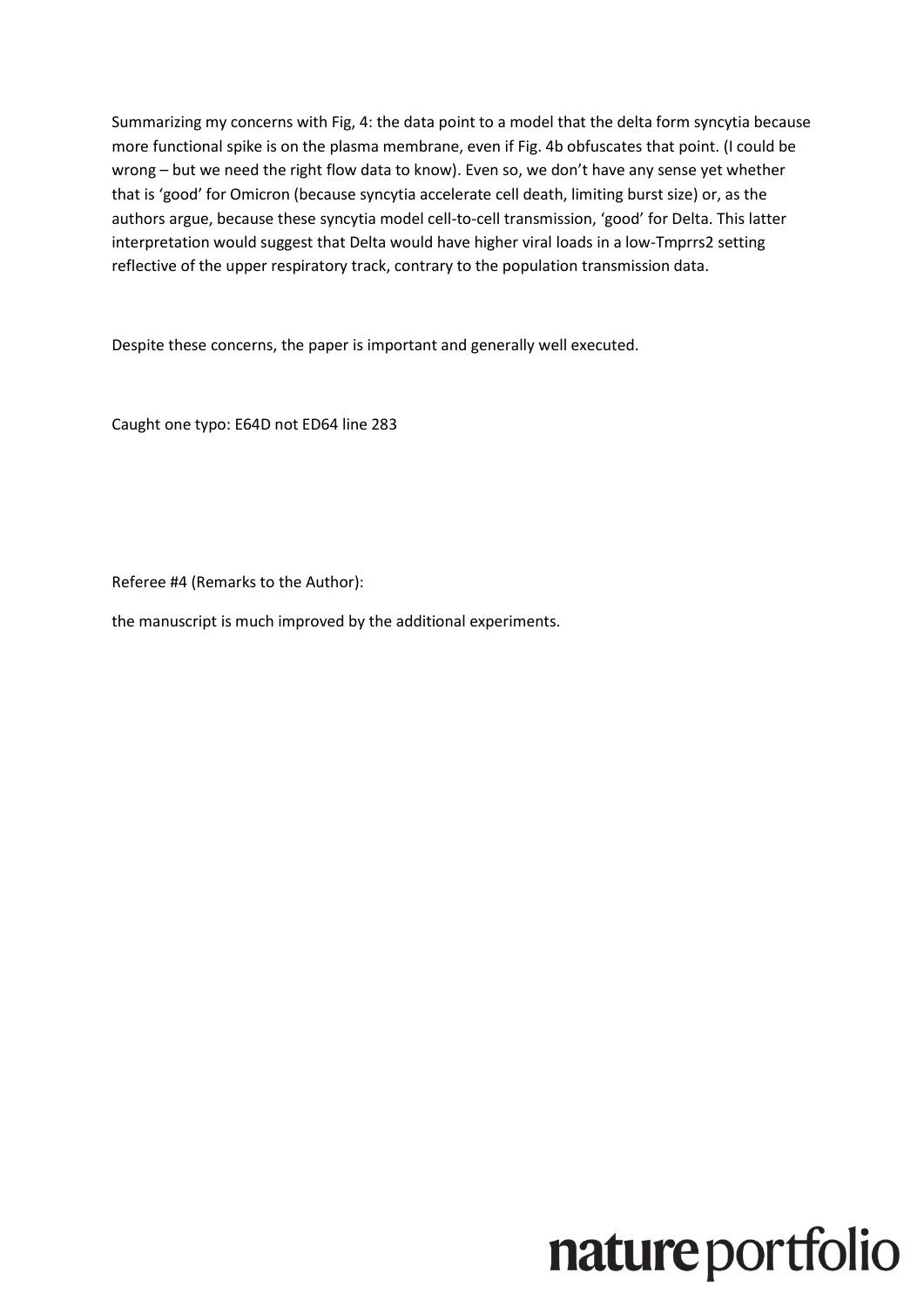#### Referee #3

#### (Remarks to the Author)

Meng et al. have responded to the reviewers' comments and in the process greatly improved the manuscript. The immune escape data were already robust. Now the impact of Tmprss2-dependence on cellular tropism is also persuasive. My confidence in the data is largely due to the inclusion of critical controls in Figure 3, and especially new Figures 3g and 3h, which are smoking guns for differential Tmprss2 dependence of the two S protein. They are also consistent with studies indicating that Tmprss2-dependence correlates with efficient furin-site cleavage. If me, I would make this link more forcefully since other groups have shown that transfer of a furin site to SARS1 increases tmprss2 dependence and removal of the furin site from SARS2 decreases tmprss2 dependence. Regardless, Figs 1-3 are well executed and very important.

*Response: we thank the reviewer for this invaluable comment. We indeed have now made the link between cleavage and TMPRSS2 usage and cited the furin cleavage transfer data to back this up.*

Figure 4 remains less persuasive and disagree with its interpretation. To walk through it:

Fig 4a simply represents the assay used. Response: no comment

Fig. 4b is used to indicate that "[spike] expression achieve similar levels as Delta and Wuhan." Not true. We are presented a bar chart representing the number of spikeexpressing cells, indicating that transfection efficiencies were comparable. However this data cannot be used to state that expression is comparable. Show us the histograms! Observations from the previous version of the manuscript (now I think Supp Fig. 6A) indicate that the Omicron S alone expresses at much lower levels. I suspect we there will be fewer detectable S proteins per transfected cell than with delta or D614G. If so, the results of Fig. C and D do not say much except again that lower S protein expression leads to lower syncytia.

*Response: we agree with this criticism as % positive cells do not tell you much about expression per cell. We have now provided the histogram below. Interestingly the expression level is similar at the plasma membrane for the different spikes. We think the explanation is most likely that as TMPRSS2 is known to be vital for successful cell-cell fusion by SARS-CoV-2 S, and given the severe impairment of intracellular S1/2 cleavage efficiency (greater impairment than observed in virions), Omicron spike cannot be primed by TMPRSS2 to release the fusion peptide, despite being at the cell surface. This links with the previous comment from the reviewer on making clearer the relation between efficient cleavage and engagement of TMPRSS2.*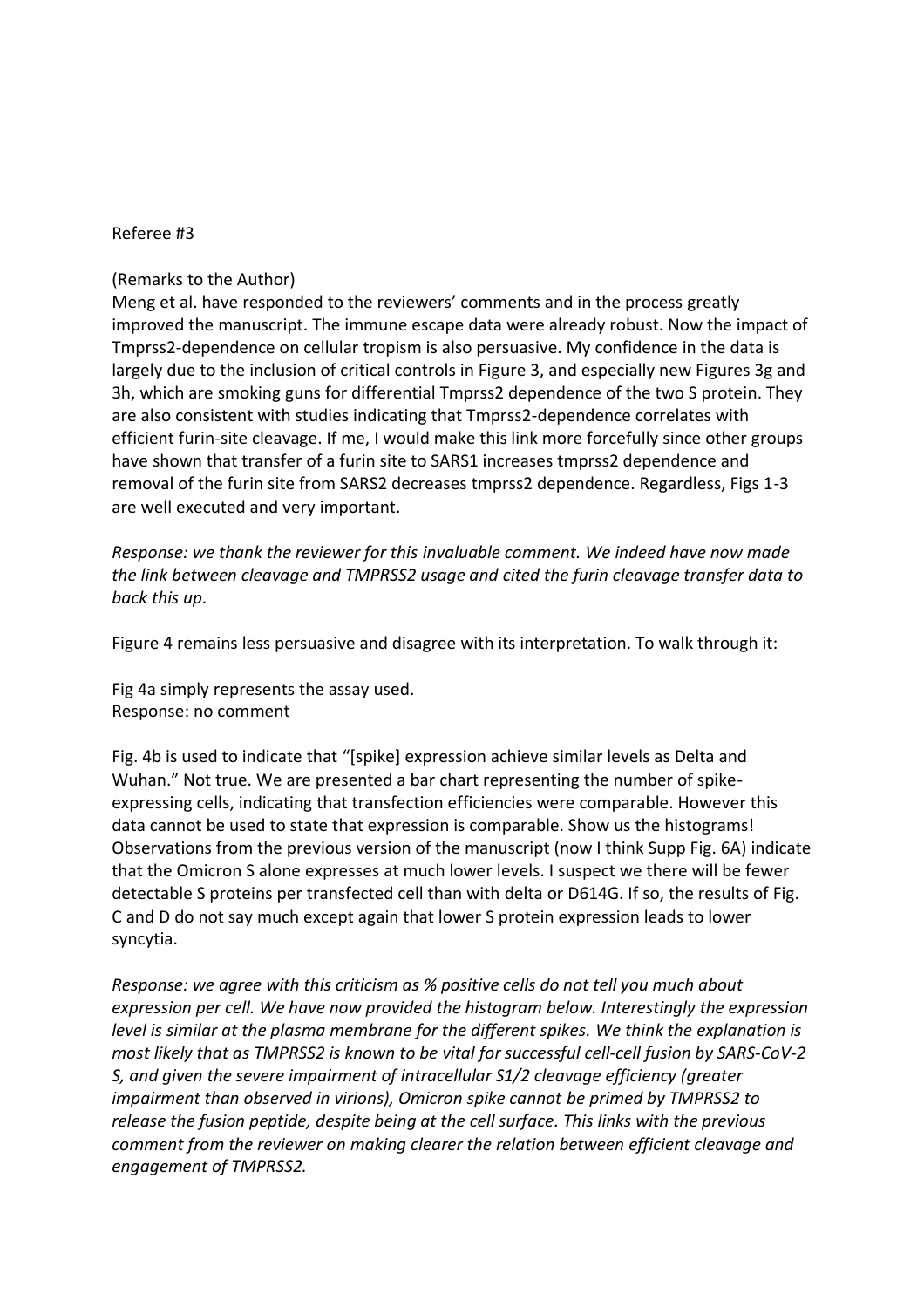

Fig 4e is less flawed but its interpretation is unpersuasive. Vero cells, I believe, are Tmprss2 low, which should favor Omicron over Delta (according to the persuasive Fig. 3). So again, Fig. 4e results may again be a simple consequence of lower surface expression of S. (Remember that the live virus buds from the ERGIC not the plasma membrane, so the amount of S protein at the plasma membrane, and incorporated in the retroviral PV, doesn't directly reflect actual virion production). Shouldn't the authors be arguing that syncytia formation limits the burst size of Delta? What are they actually arguing? To quote them, "We predicted that poor fusion would limit cell-cell spread of Omicron". That is, the failure to form syncytia would be disadvantageous for Omicron spread. I might instead interpret these data to suggest that Omicron replicates more efficiently in TMPRSS2-low cells because it does not form syncytia that accelerate producer-cell death.

*Response: we thank the reviewer for bringing up this area. We agree that the interpretation of focus size is not straightforward, though the data are clear. We have now shown that the Omicron S is well expressed at the surface, and indeed can engage ACE2 efficiently. However, in an assay designed to assess cell-cell infection rather than cell-free, we see smaller foci of infected cells. The cells are in a semi solid media which prevents the cell free infection, hence the focus size reflects the differential cell-cell fusion rather than replication kinetics.* 

Why is total virion production in the supernatant not measured?

*Response: The use of semi solid media precludes this, and we would expect to see no virus budding into the media, only from cell to cell, eg with syncytia. We further show that the smaller foci are due to limited infection at short range using a high magnification automated microscope to measure focus size. We show that at 2hrs post infection the infected focus represents a single cell at around 1 micron. This is similar to the focus size for Omicron after 18 hours, despite opportunity for multiple infection rounds and spread via fusion. For Delta the focus size is three times higher, consistent with cell-cell fusion. These control data with automated microscopy are in the supplementary material.*

Summarizing my concerns with Fig, 4: the data point to a model that the delta form syncytia because more functional spike is on the plasma membrane, even if Fig. 4b obfuscates that point. (I could be wrong – but we need the right flow data to know). Even so, we don't have any sense yet whether that is 'good' for Omicron (because syncytia accelerate cell death, limiting burst size) or, as the authors argue, because these syncytia model cell-to-cell transmission, 'good' for Delta. This latter interpretation would suggest that Delta would have higher viral loads in a low-Tmprrs2 setting reflective of the upper respiratory track,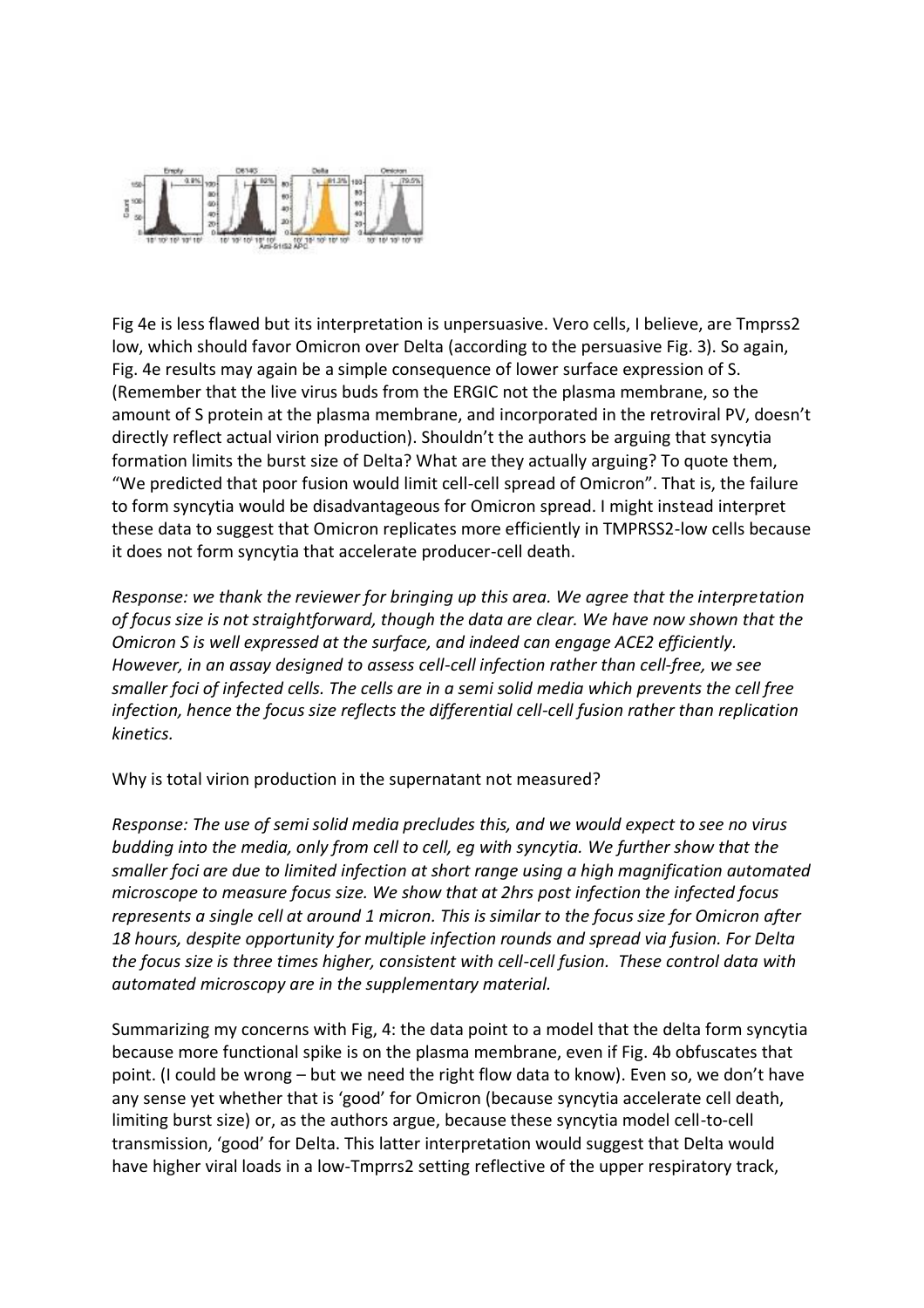contrary to the population transmission data.

*Response: We thank the reviewer for these points and propose to add a section in the discussion where we discuss the findings of smaller foci from the two perspectives: (i) lack of syncitia may increase virus production due to less cell death or (ii) alternatively that syncitia may decrease spread by causing premature cell death. The difference in outcome from syncytia is likely to be cell and tissue dependent. Hence extrapolation of these in vitro data to viral loads in the respiratory tract are likely not straight forward.*

*In conclusion, the point we would like to make from this figure on focus size is that omicron makes smaller infection foci possibly because of failure to induce syncytia, without compromising on entry efficiency in these cells that are permissive to infection via both endocytosis and plasma membrane fusion. The semi solid media has prevented cell free infection and therefore we our measurement should primarily reflect infection spread over a limited time period via syncytia formation. The counting method with high power microscope shows that after 2 hrs the infected focus size is the size of a cell, and after 18 hours Omicrons focus size is around the same, indicating lack of local spread in the semisolid media. In contrast the Delta foci are three fold higher.* 

Despite these concerns, the paper is important and generally well executed.

*Response: we thank the reviewer for the constructive comments, and to note that this work would not be possible without the foundations on SARS biology being established and the early work on SARS-CoV-2 entry and cell-cell fusion. We hope that this work serves as a spring board for others to identify the finer details of molecular mechanisms.*

Caught one typo: E64D not ED64 line 283

*Response: we thank the reviewer for pointing out the typo*

#### Reviewer 2

The resubmission is significantly improved. Amongst the improvements: (1) superior organization of text (2) removal of incomplete work on MD simulations (3) inclusion of several results documenting differential utilization of TMPRSS2 protease by VOCs.

Given that this is a second round of review, and given that the investigators have responded thoroughly to prior reviews, there are only a few remaining minor comments.

1. Effects of protease inhibitors on live VOC virus infections (Fig 3h): Relative lack of differences between delta and omicron in E64d suppression could arise because E64d blocks the common viral 3CL proteases that operate in viral replication. Suggest indicating limitations to using E64d in that the inhibitor has targets beyond the cathepsins that operate in entry.

*Response: we thank the reviewer for this point and will add it to the limitations*

2. TMPRSS2 levels and ACE2 levels: A common theme in the manuscript is with omicron failing to use TMPRSS2 for activation (at least not as much as delta), and with ACE levels relating somehow to this failure. For example, see line 399, :TMPRSS2 cofactor usage is impacted by ACE2 levels. One issue is that increasing